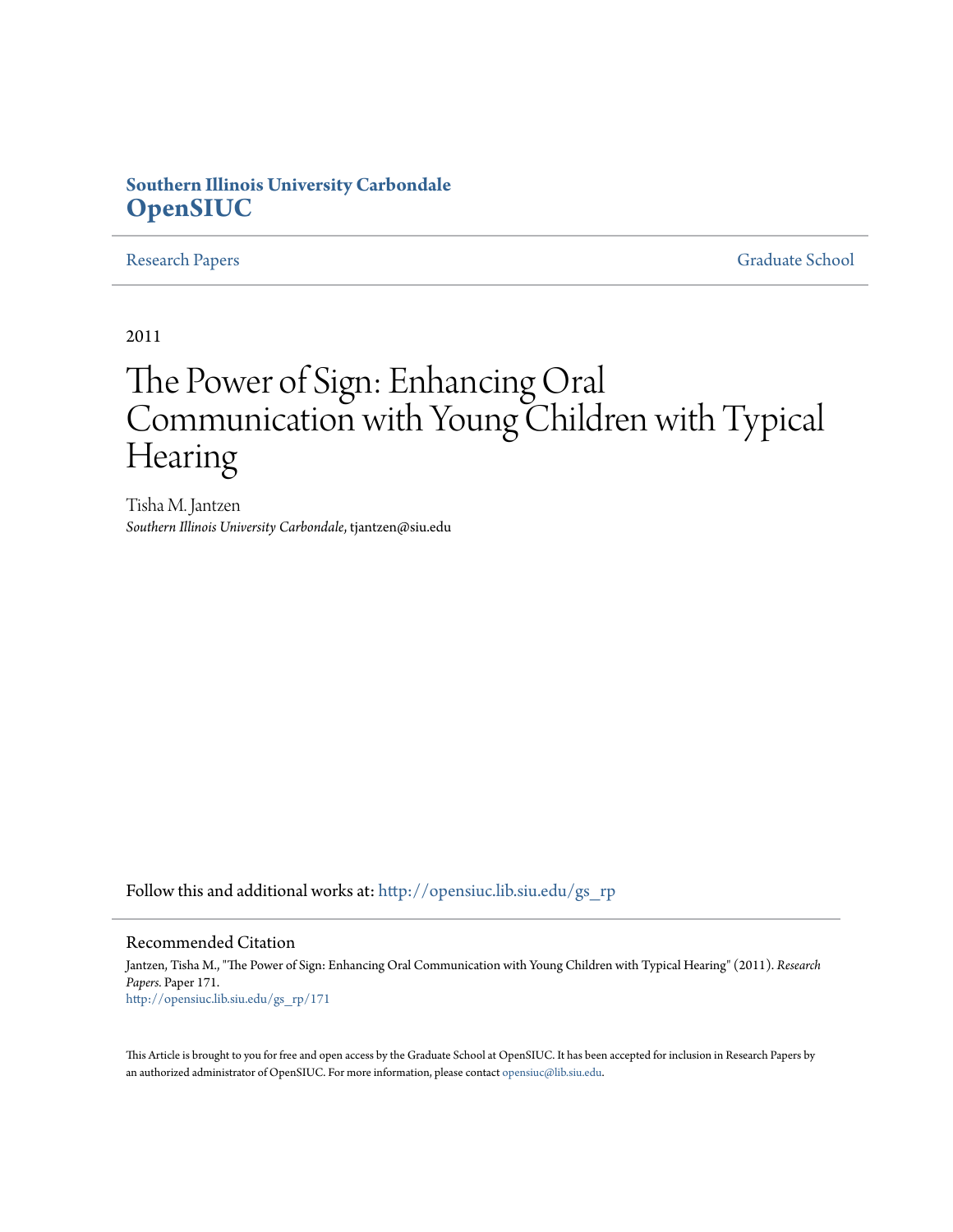### THE POWER OF SIGN: ENHANCING ORAL COMMUNICATION WITH YOUNG CHILDREN WITH TYPICAL HEARING.

by

Tisha Jantzen

Bachelor of Science, Northern Illinois University, 2009

A Research Paper Submitted in Partial Fulfillment of the Requirements for the Master of Science

> Rehabilitation Institute in the Graduate School Southern Illinois University Carbondale May 2012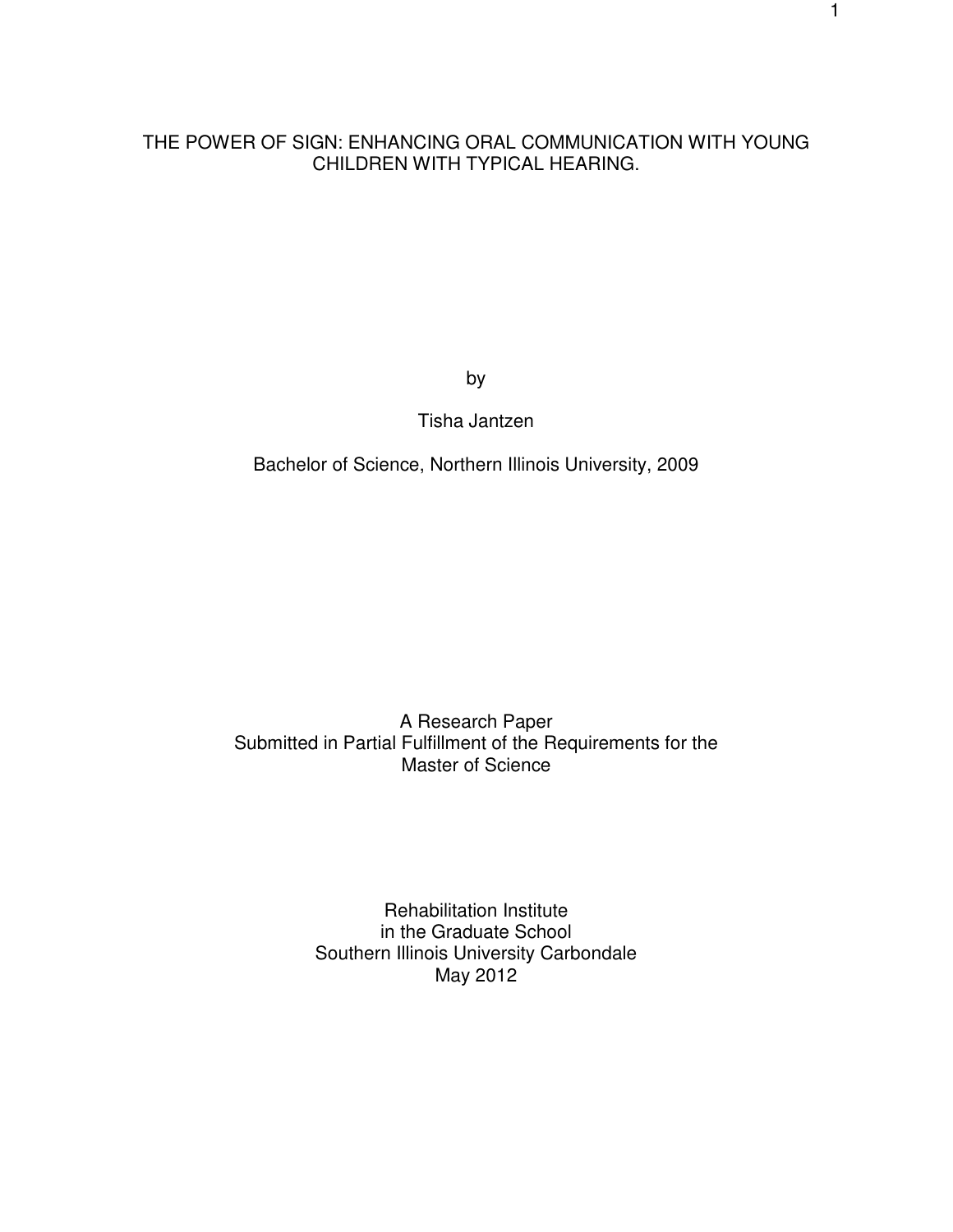# RESEARCH PAPER APPROVAL

# THE POWER OF SIGN: ENHANCING ORAL COMMUNICATION WITH YOUNG CHILDREN WITH TYPICAL HEARING

By

# Tisha M. Jantzen

A Research Paper Submitted in Partial

Fulfillment of the Requirements

for the Degree of

Master of Science

in the field of Communication Disorders

Approved by:

Dr. Kenneth O. Simpson, Chair

Dr. Valerie E. Boyer

Dr. Maria Claudia Franca

Graduate School

Southern Illinois University Carbondale

May 2012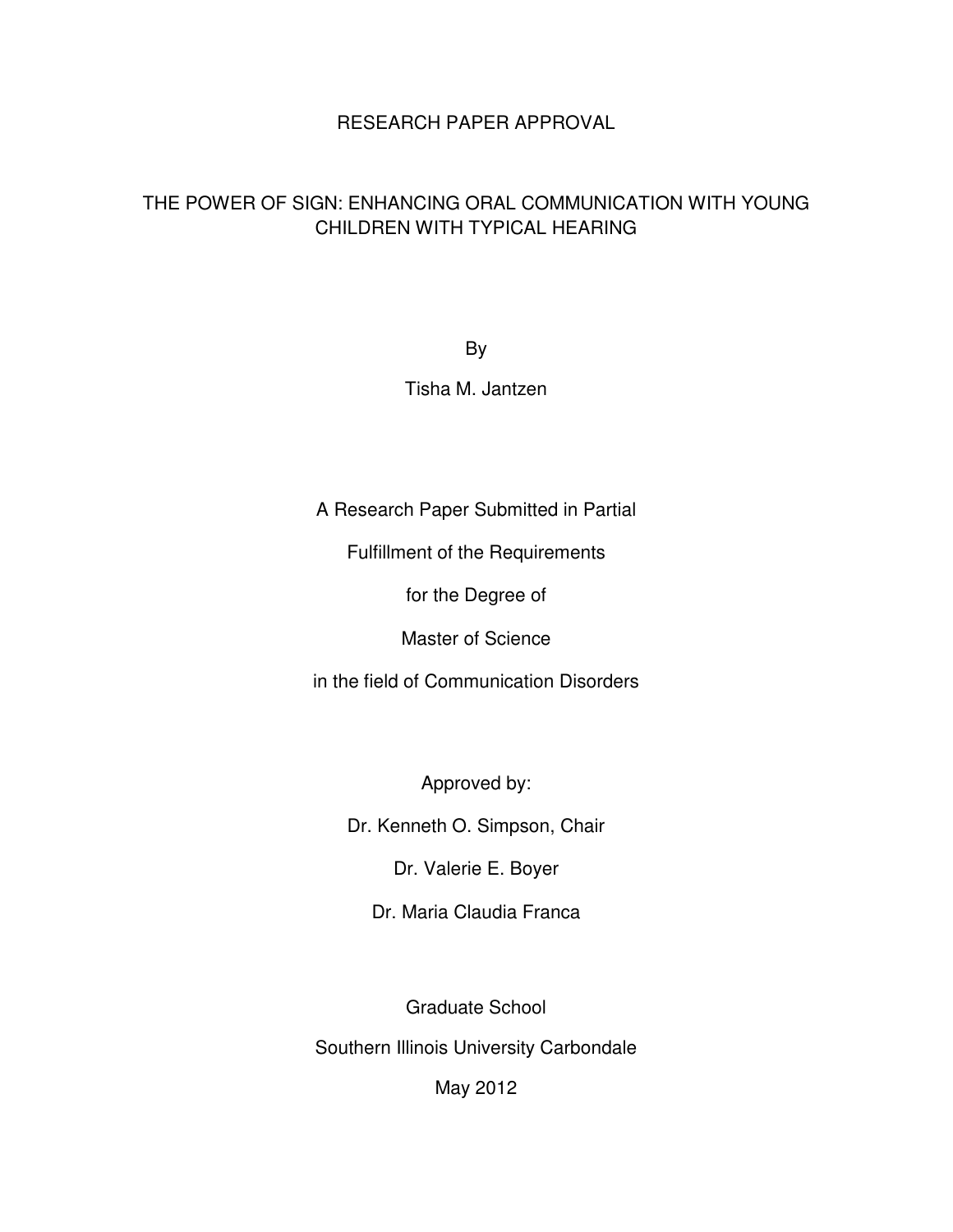# TABLE OF CONTENTS

PAGE

| SIGN ENHANCING LANG W/ PREVERBAL TYPICALLY DEVEL INFANT 3 |
|-----------------------------------------------------------|
|                                                           |
| APPLICATIONS OF SIGN LANGUAGE                             |
|                                                           |
| CHILREN WITH DEVELOPMENTAL DISABILITY AND SIGN LANGUAGE   |
|                                                           |
|                                                           |
|                                                           |
|                                                           |
|                                                           |
|                                                           |
|                                                           |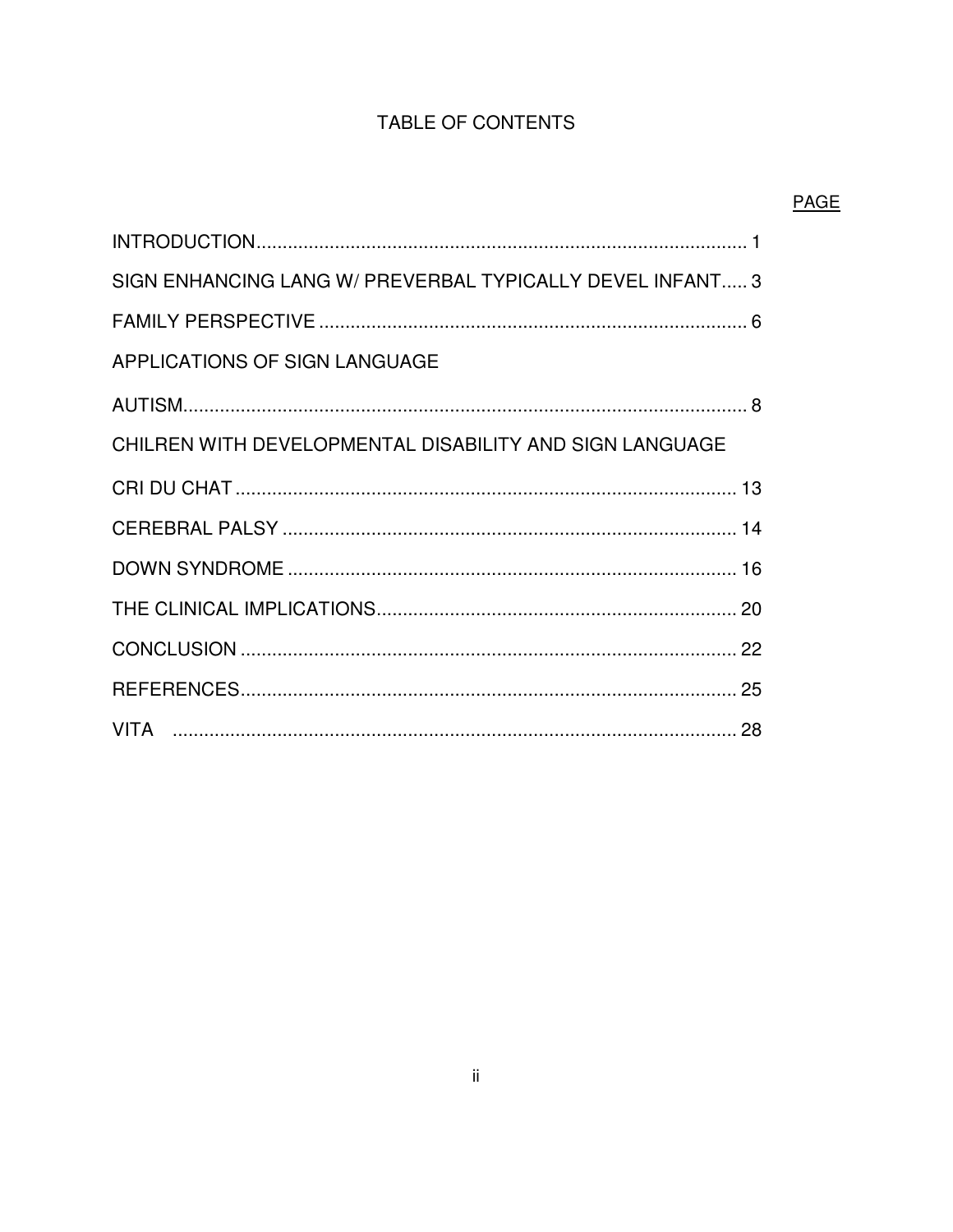During the 1960's and 1970's, sign language was explored as a possible bridge to speech for children who could hear, but for various reasons did not speak or spoke very little (Brereton, 2008). Sign language is a visual communication system which relies on the person's use of gestures (hand shapes, body orientation, movement of the hands, arms or body), and facial expressions to express their thoughts to convey meaning (Tolar, Lederberg, Gokhale, & Tomasello, 2007). Movement is a natural way for young children to learn and interact; sign language promotes communication and language acquisition without initially relying on the use of verbal/auditory elements.

Sign language uses a system of manual hand gestures, facial expressions, and other body movements as the means of communication (Barnes, 2010). There are many different sign language techniques available that can be used separately or in combination. For the purpose of this paper, sign language will encompass an overall method of communication, which can include gestures, baby sign, ASL, Sign Exact English, etc. and can be adapted and modified depending on the child's needs/abilities in individual cases.

Sign language can be used in multiple ways. When movement and signs are incorporated in communication, children are better able to remember what they have heard (Simpson & Lynch, 2007). This helps children to increase their receptive and expressive language. According to Simpson and Lynch (2007), sign language provides opportunities for participation for children with disabilities; this can improve self-concept as a communicator and decrease the development of learned helplessness. The most reported reason for choosing to use sign is to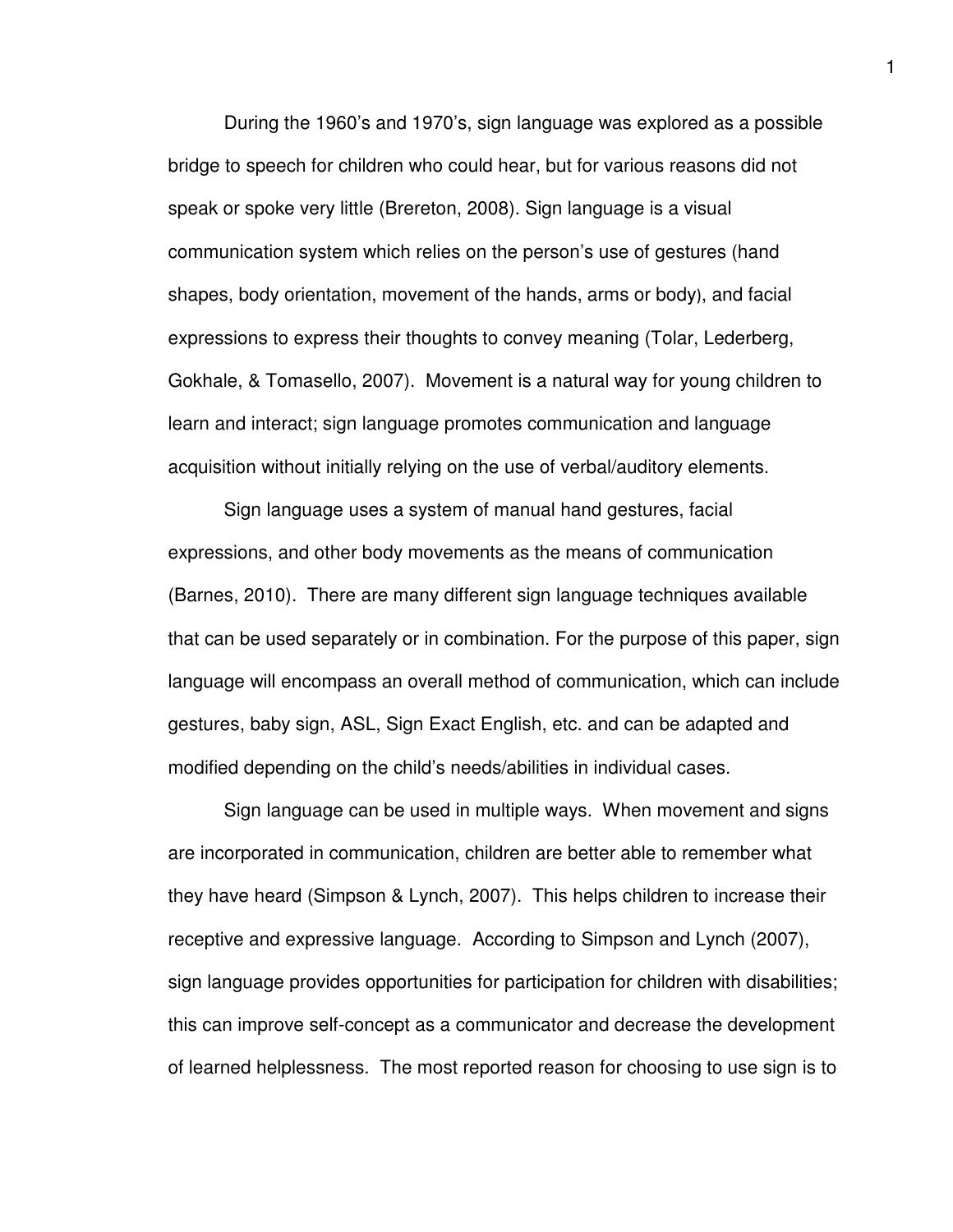improve the clarity of parent-child communication, thereby reducing the child's possible frustration at not being able to get their thoughts, needs, or desires across (Ingersoll, Lewis, & Kroman, 2007).

Sign language can be used with a variety of populations from typically developing infants, children with autism or developmental disabilities like Down syndrome, Cri du Chat syndrome, and cerebral palsy. Toth (2009) reported that children with autism, cognitive disabilities, and language disorders have demonstrated improved communication skills with the use of signs. Sign language provides a way for these individuals to communicate needs, wants, desires, or thoughts when speech is not possible. Through sign, children have an easier time expressing their needs and having them met. Sign language is visual and easier to utilize for preverbal children and individuals with disabilities (Barnes, 2010).

Speech language pathologists (SLPs) may gain insight and form treatment techniques to be used with pre-verbal or non-verbal populations by studying the usefulness of sign language. According to Simpson and Lynch (2007), sign language incorporates the natural tendency to gesture and gives gesturing a purpose, which is an effective way to communicate. Most people use their hands to express themselves as well as their voice (Barnes, 2010). Thus, sign language accesses a person's innate predisposition to gesture.

The benefits of using sign language early in a child's life could help make an impact for SLPs, parents, and the children themselves. Sign helps decrease frustration and stress for the child by increasing the intelligibility of intended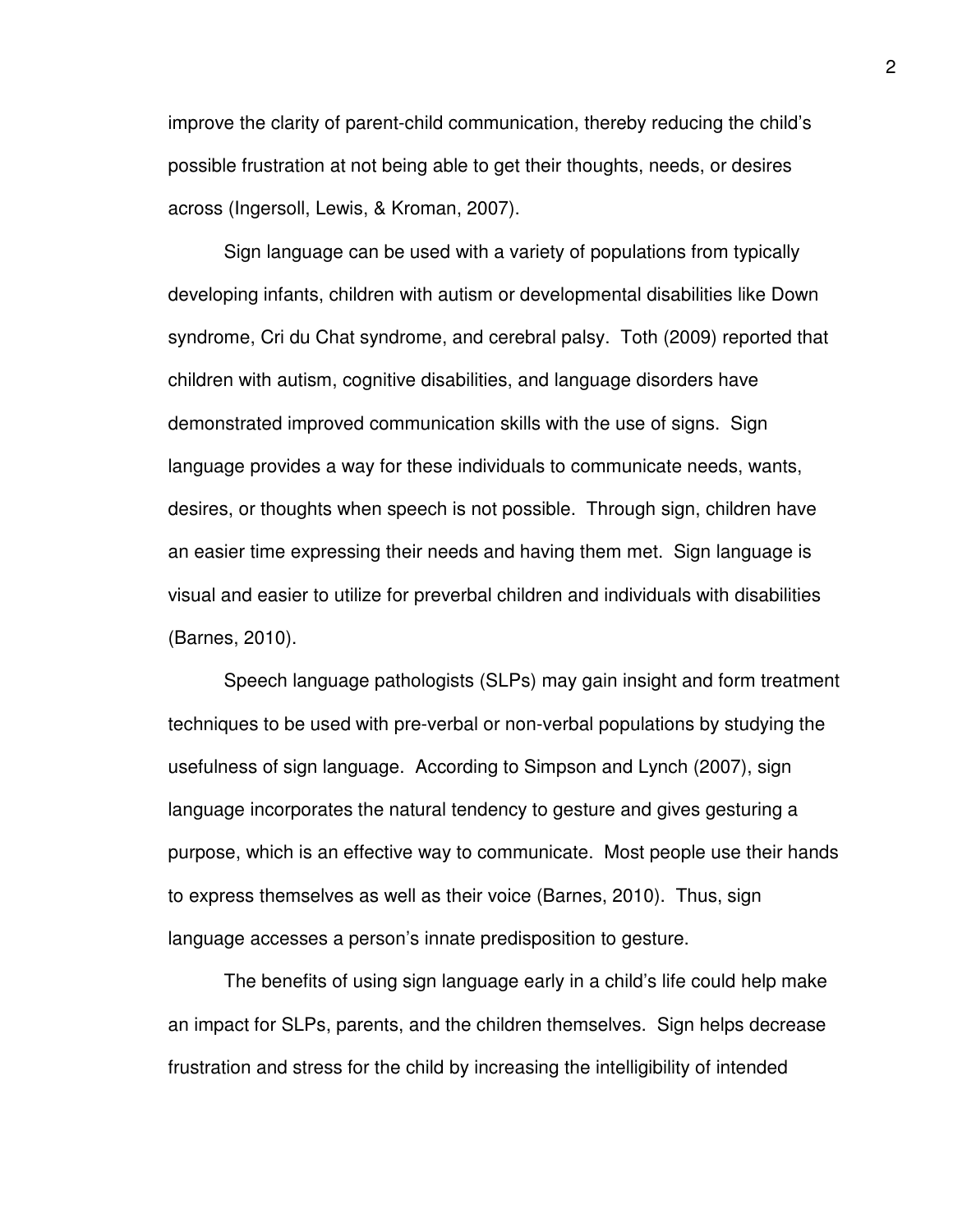messages/requests (Vallotton, 2011). In giving the child a way to express what they want, temper tantrums and other communication breakdowns should decrease and family/caregivers will feel more confident that they are meeting the child's needs. SLPs can utilize sign language as a building block with various populations in adaptive strategies that work toward oral communication.

The purpose of this paper is to explain how sign language is used to enhance oral communication with young children with typical hearing. A variety of populations will be discussed such as typically developing infants, children with developmental disabilities, and autism. Finally, an explanation of how SLPs use sign language as a stepping stone to oral communication will be described.

#### **Sign Language for Non-Deaf Children, Infants**

"Preverbal children can communicate intentionally and explicitly through gestures" (Vallotton, 2011, p. 116). Preverbal children are capable of communicating their own desires, emotions, and thoughts through infant signs that they have invented or learned from caregivers (Vallotton, 2011). Therefore, through infant sign language, infants reveal their personalities in their own context through everyday interactions. Young children may throw temper tantrums as a result of a feeling of frustration because they are not able to verbally express themselves. Barnes (2010) discussed the idea that sign language reduces such frustration because it gives the infants an opportunity to identify important objects, express needs, and describe how they feel.

Before infants verbalize, they can use signs to express emotions such as sad, mad, scared, and happy, and feelings such as cold and hurt (Vallotton,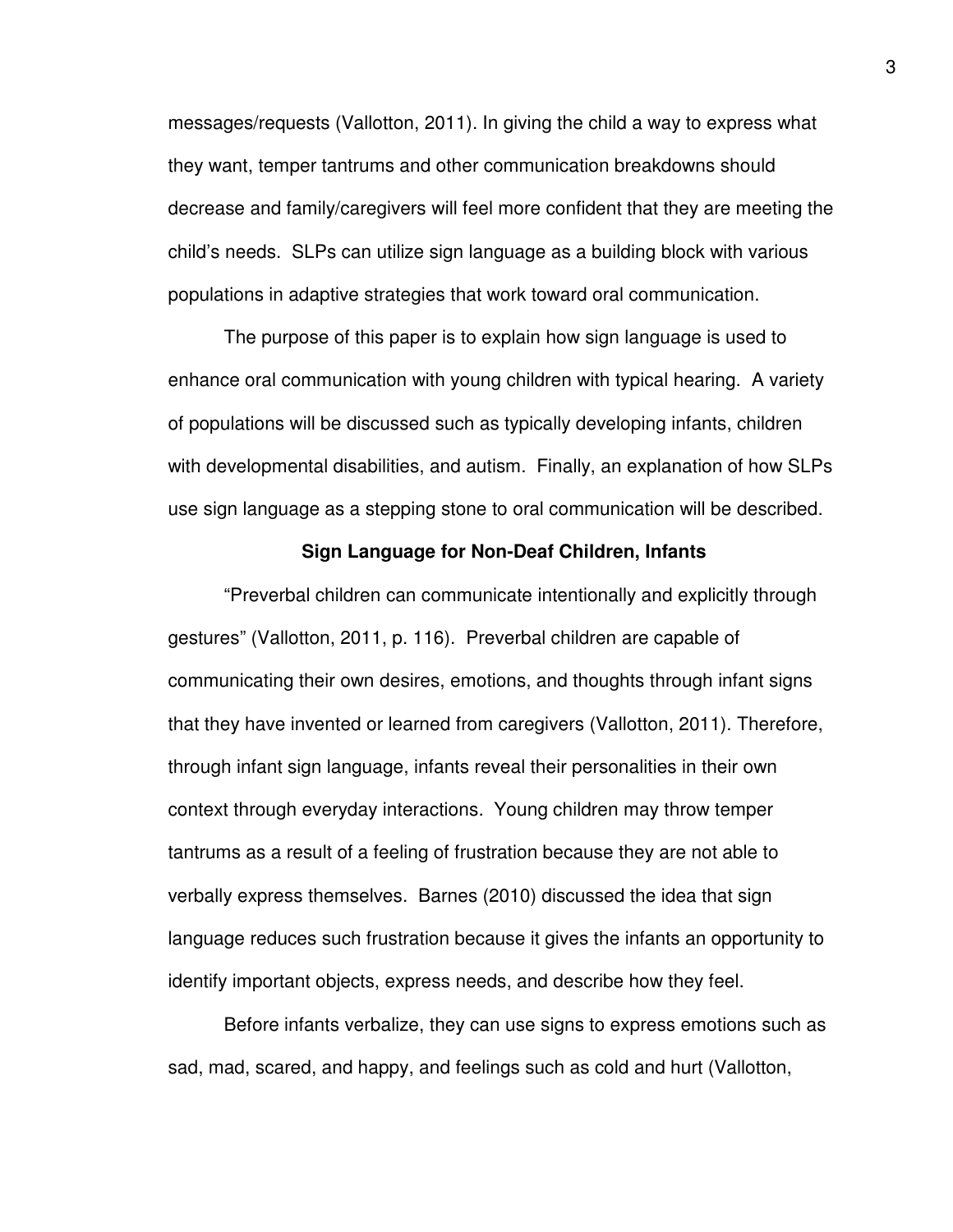2011). Such expression enhances or accelerates the process of forming bonds or attachments. A study by Vallotton (2011) followed twelve toddlers over a period of three months, filming them during episodes of naturally occurring distress, during separation, diapering, and conflict between peers to determine if the infants were able to communicate emotions when under distress with the use of sign language. Vallotton (2011) concluded that when very young children are themselves experiencing a strong emotion, they may have trouble articulating those emotions. However, when sign is combined with oral communication, communication breakdowns between the adult and infant occurred less.

During Vallotton's study (2011), one particular infant was able to communicate fear through sign. Ellie is a 15 and a half month old who stared at a large dog with her eyebrows slanted inward. She signed 'dog' and pointed to it. Her caregiver said, "Yes, it's a big dog." Ellie took a couple of steps towards the dog and stopped. She signed 'dog' and 'scared'. Her caregiver said, "The dog scares you? It's ok, this dog is nice," and she stroked the dog. Ellie continued to stare at the dog while the caregiver continued to stroke the dog and verbally saying, "nice doggie". Finally, Ellie walked slowly to the dog and poked it with her index finger. She waited. Finally, after looking at her caregiver, Ellie gave the dog a hug with a smile.

Ellie initiated a conversation about her feelings and her caregiver was able to respond to her fear. The caregiver understood what Ellie was feeling and then provided reassurance both verbally and by touching the dog herself to show that the dog was gentle. In the end, Ellie used signs to describe her fear in the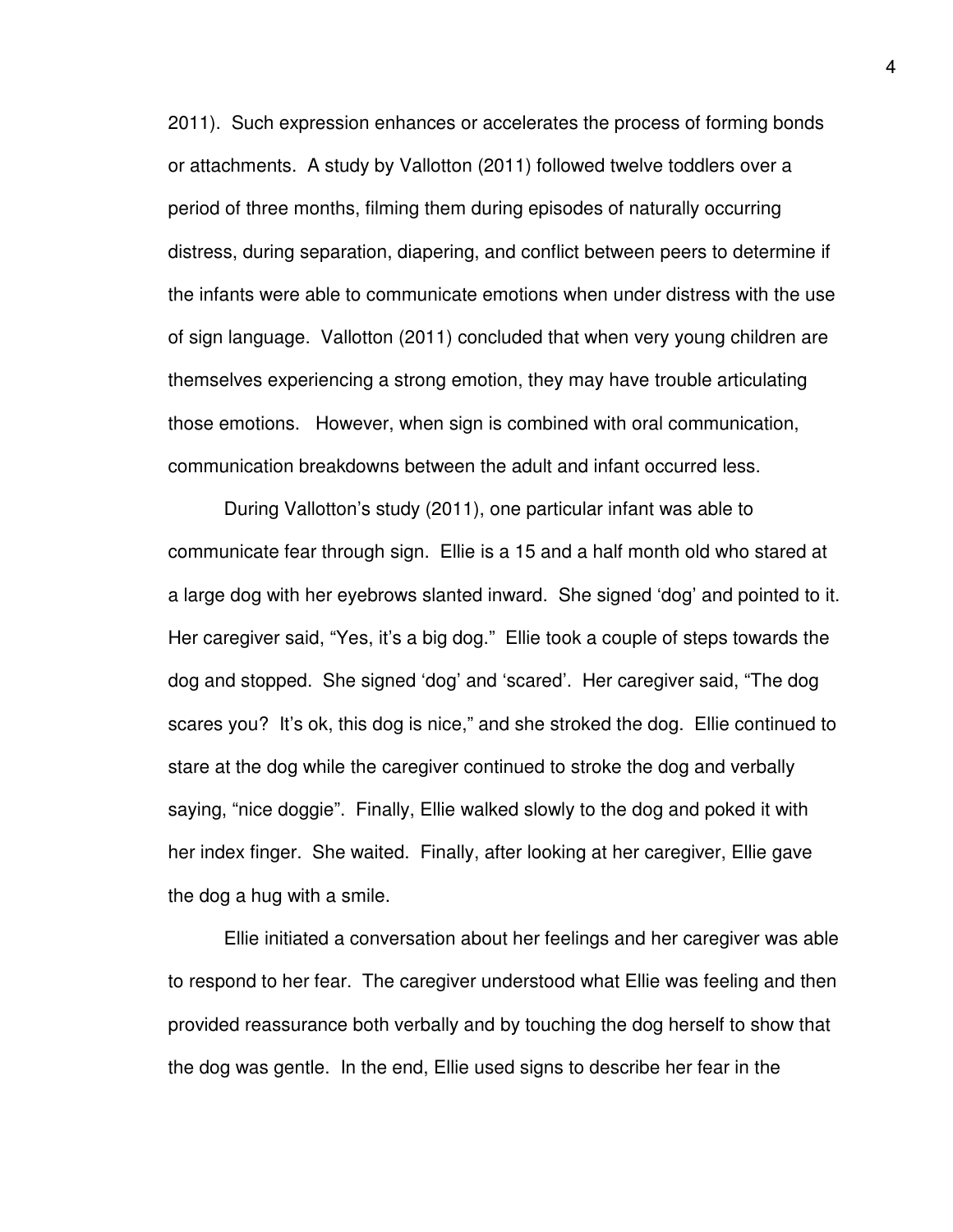moment and was able to interact with the dog. According to Vallotton (2011), as Ellie began to use her words as she grew up, she began to use signs less. However, when she had intense emotions and could not use her words, she used sign to express her emotions.

Ellie's results were consistent with Barnes (2010); her results showed that infants, 24 months of age, who were using sign language, scored similarly to 27 or 28 month olds and generated longer, more complex utterances than their peers. Barnes (2010) also reported that, on average, 36 month old infants using sign scored almost a full year ahead of their average peers; babies at 96 months averaged 12 points higher in IQ than their non-signing peers (Barnes, 2010). Sign language provided an avenue to strengthen articulation and build intelligence for normally developing children.

Therefore, through sign language, toddlers may begin to participate in choosing what they want to do and what they want to talk about (Barnes, 2010). This allows communication to strengthen the bond between caregivers and children by extending the time that the adult and infant spend together attending to the same interests. Thus, attachment and bonding develops through the use of sign language.

Another way that sign language enhances communication is through eye contact. Barnes (2010) reported that sign language helped to improve eye contact and sign required the infants to learn that communication is a rewarding, reciprocal experience. This is important to understand because as the child is developing, he or she will want to communicate and sign language provides an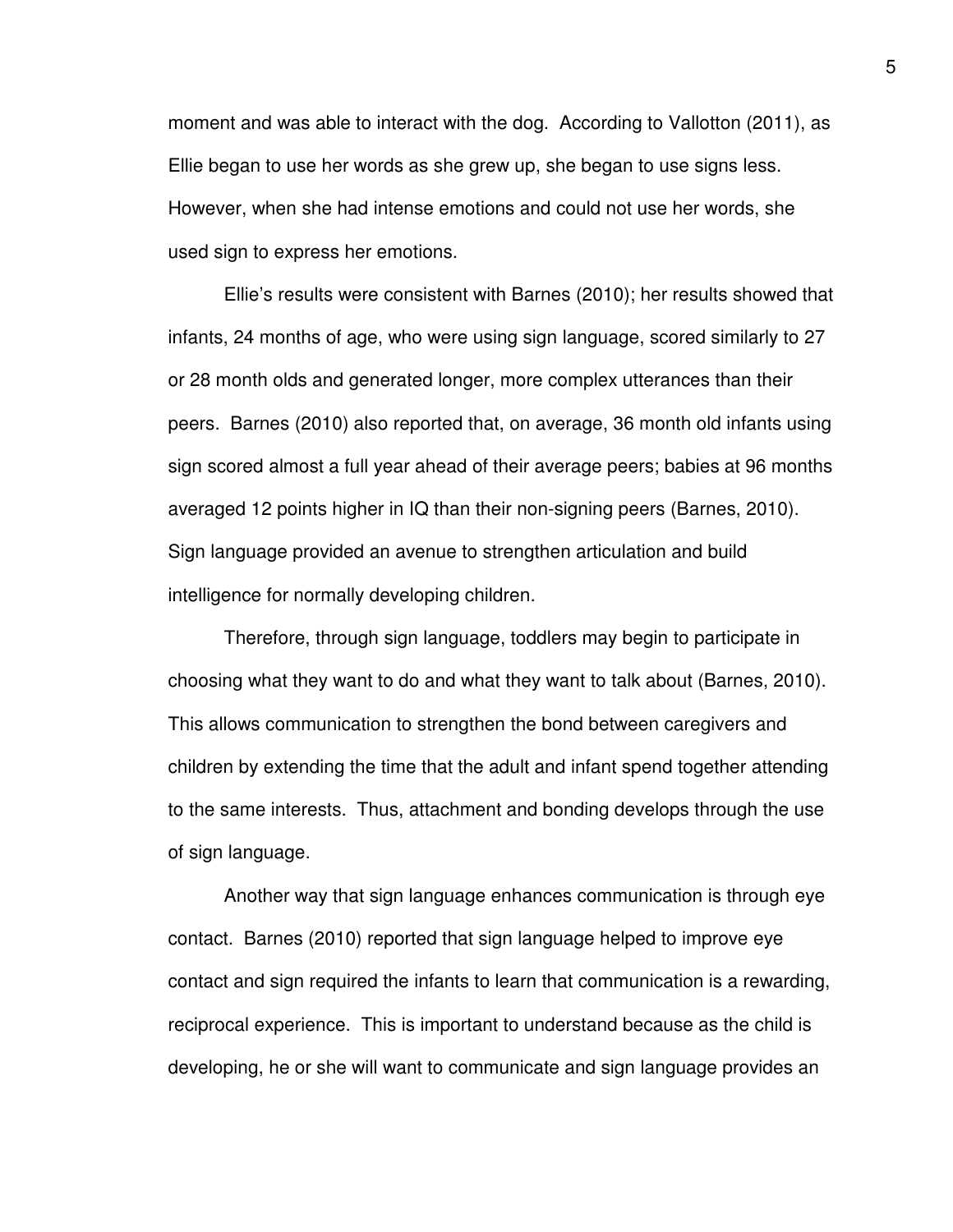early opportunity for this. The use of eye contact through sign language leads to a decrease in frustration and communication breakdowns, which in turn, strengthens bonding/attachment of the child to a caregiver.

#### **Family Perspective**

Families of babies state that it is frustrating not being able to understand what their infant or child is thinking or wanting to express (Barnes, 2010). Infant signs enhance the ability of caregivers and preverbal children to share meaning. Signing also reduces the frustration that results in children-adult relationships from ineffective communication (Vallotton, 2011). For example, if an infant is hungry, he or she can communicate this, the parent gets food, and the infant will be satisfied, while the parent will be able to build confidence that he or she is meeting the infant's needs. Infant signs actually help children build knowledge of internal states. Thus, infant signs are a simple, yet effective, way to enhance relationships between preverbal children and their caregivers

Other studies have shown a similar pattern of results and time-frame in the use of early-childhood signing. Pizer, Walters, and Meier (2007) described the way in which three families from Texas used signs with their children. According to the authors, the families chose to encourage sign as a way for socially appropriate behavior. None of the families had prior contact to sign language before the study. Some of the signs used in the families were: drink, snack, book, more, all done, down, stop, no, please, and thank you.

The parents introduced sign into family communication when their children were between 8 and 13 months old. The children's use of sign peaked during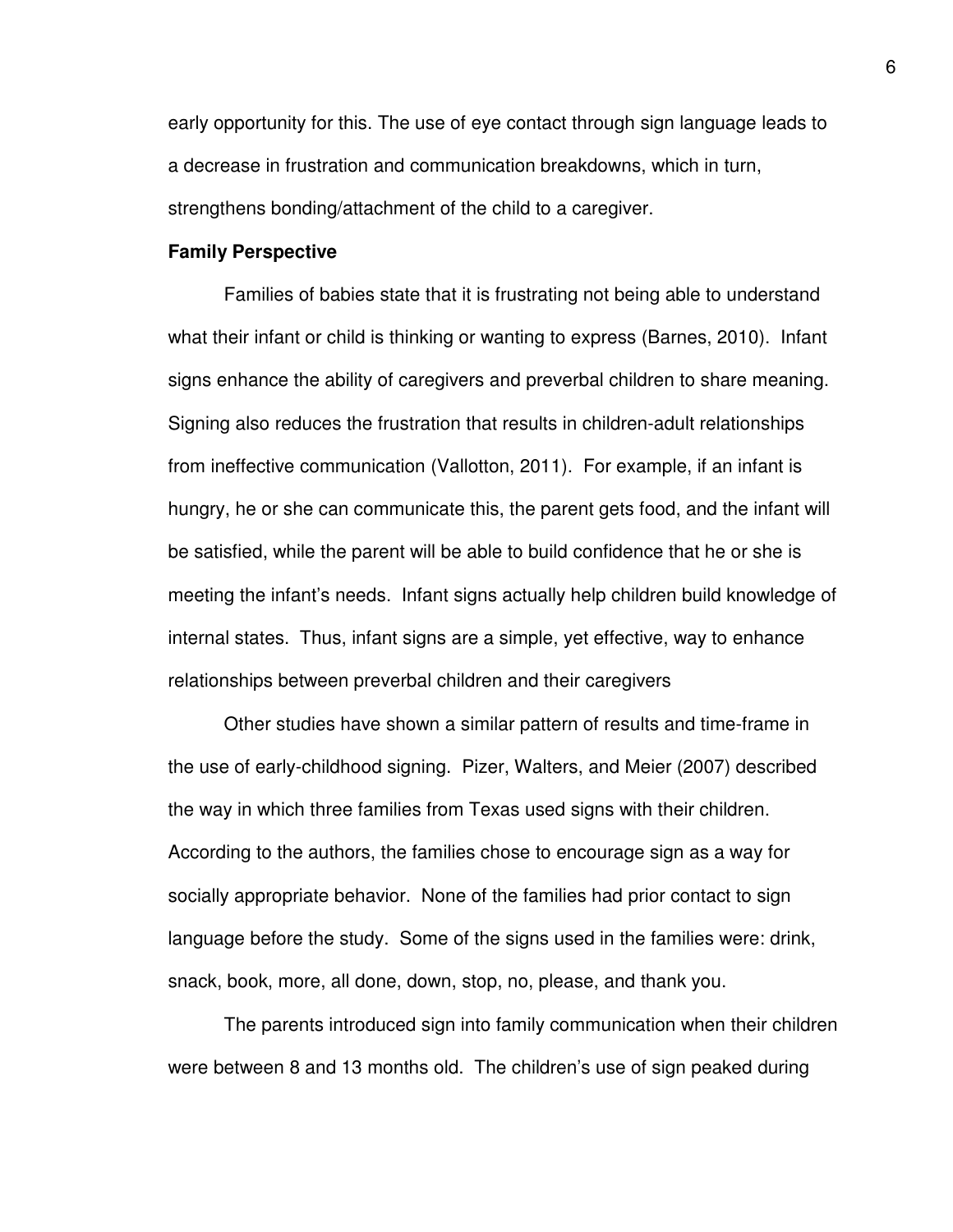their second year of life, fell off, and eventually disappeared entirely after the children turned two and their speech became increasingly fluent (Pizer et al., 2007). The study suggests that children (hearing or non-hearing) who acquire natural sign language as their first language tend to produce their first signs earlier than speaking children produce their first words (Pizer et al., 2007), which supports the results of Barnes (2010).

Overall, the parents felt positive about their decision to sign and believed that the practice had improved early communication in their families. According to Pizer et al. (2007), many individuals believe that baby signs might delay spoken language acquisition. However, the study done by Pizer et al. (2007) has shown that the signs used during the early stages in language development generally disappeared several months later in favor of speech.

The clinical implications for the studies done by Barnes (2010) and Pizer et al. (2007) include evidence that sign language helps improve expressive and receptive language in young children. For example, sign language accelerated spoken language development. The children who were taught to use sign performed better on both expressive and receptive language tests than children who had not been encouraged to learn such gestures (Pizer et al., 2007). Also, according to Pizer et al. (2007), the combination of sign language and spoken language not only helped gross motor abilities, but also brain development and bonding/attachment to their caregivers.

As seen in Ellie's story, signing infants often reveal cognitive and social skills at a much earlier age than most development research has previously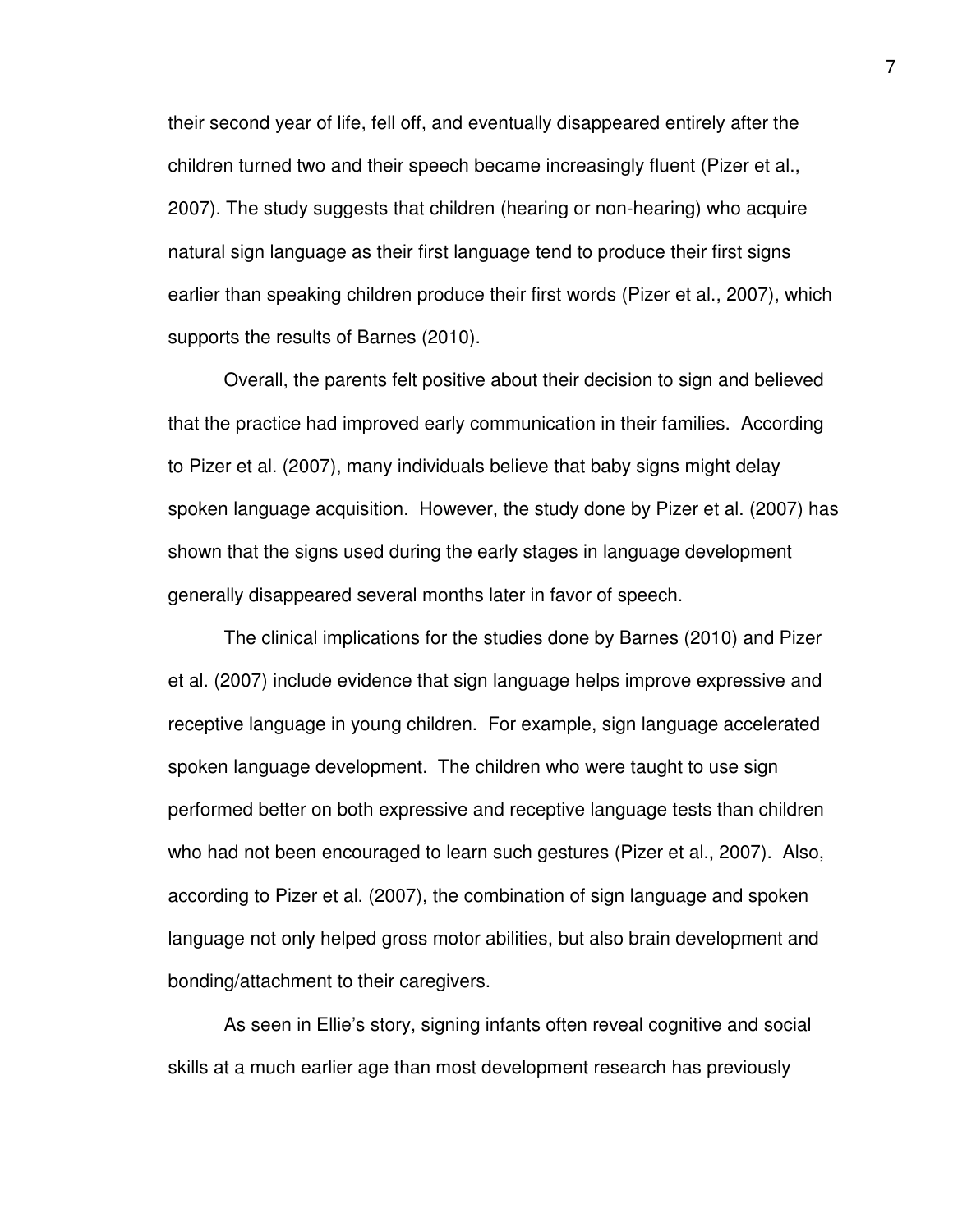suggested (Vallotton, 2011). "It is possible that signs allow us to see skills we would not otherwise see until children are using words, but it is also possible that signs enhance development of social and cognitive skills" (Vallotton, 2011, p. 129). If typically developing children use sign and successfully build up their oral communication skills, children with disabilities could experience similar success.

### **Applications of Sign Language**

#### **Autism**

The use of sign language as an alternative form of communication is justified when considering that approximately thirty percent of people with autism are functionally mute and that even after years of intensive speech training, only about half of these individuals acquire spoken language (Nunes, 2008). Individuals with autism have difficulty with expressive and sometimes receptive language (Toth, 2009). Sign language helps as it has visual and gestural characteristics, so this can be used as a valuable tool for children with autism. Individuals with autism are more receptive to visual communication than spoken. This is evident with the popularity of the use of the PECS system, for example.

The Picture Exchange System (PECS) is a form of augmentative and alternative communication (AAC) that uses pictures instead of words to help children communicate (Toth, 2009). Toth (2009) reported that "the combination of sign language with pictures, makes it easier for the children to develop language skills than using words alone (pg. 87)". Sign language is suggested to serve as a mediating system for speech for certain individuals and may even improve verbal articulation with time (Nunes, 2008).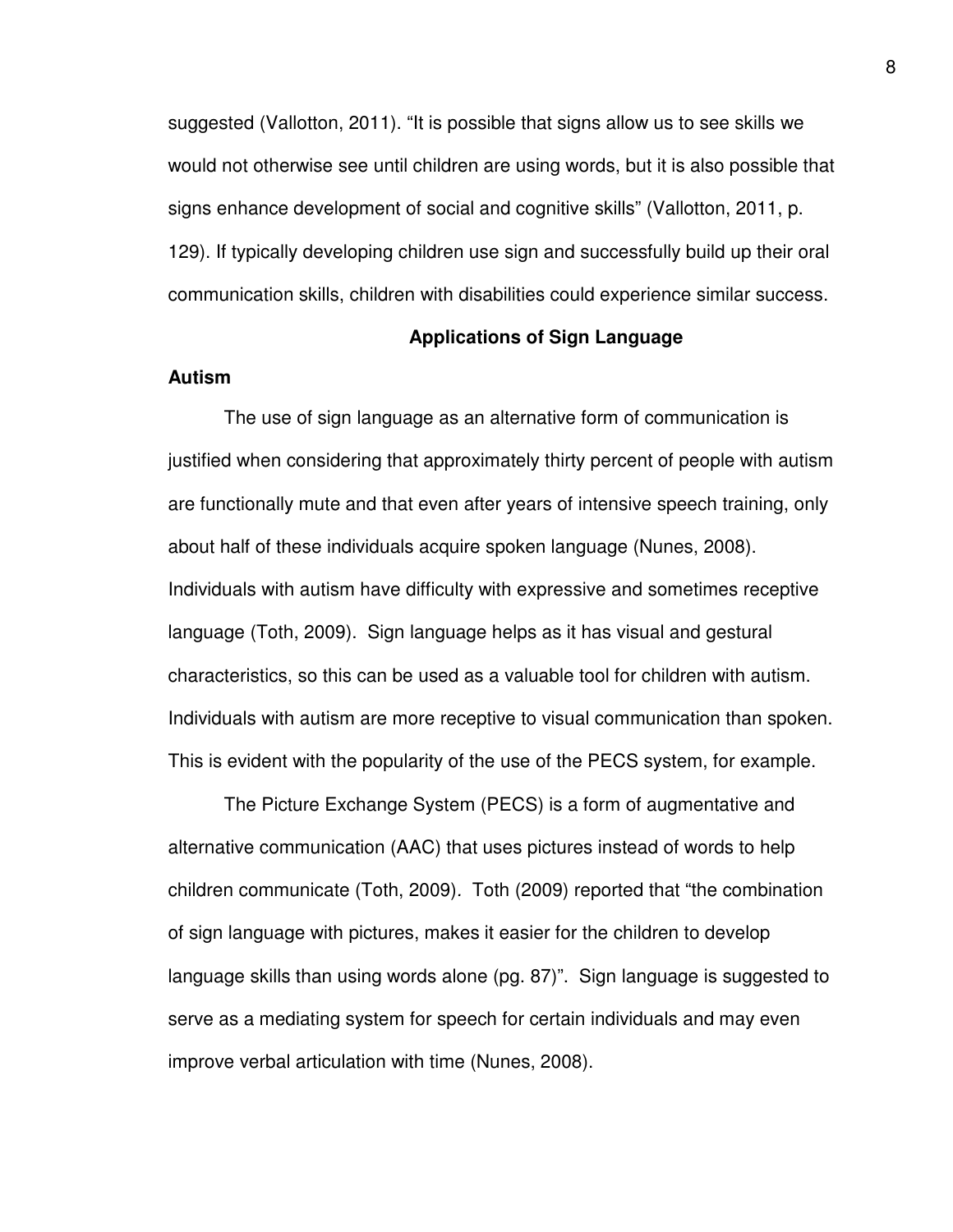There is some evidence of comparative benefit of sign language over PECS for communication use (Tincani, 2004). Tincani (2004) compared PECS and sign language training for children with autism. Two participants were chosen from a public elementary school. They were chosen because of their inability to use functional speech. The results of the study concluded that for both of the participants, sign language training helped to produce a higher percentage of vocalizations than did the PECS system (Tincani, 2004). This study provides evidence that simultaneous communication training in teaching sign language and speech produces favorable communication outcomes for children with autism, although generalization is limited due to a small number of participants.

Both sign and spoken input boosts early language development and helps children progress with the use of spoken language. In children with autism, gesture imitation has been found to be highly correlated with concurrent language ability as well as predictive of language development six months later (Ingersoll, Lewis, and Kroman, 2007). Teaching sign language imitation improves language and social outcomes and should be an important focus of early intervention programs.

Ingersoll et al. (2007) examined sign acquisition through gesture imitation in a study that included five boys with autism. The five boys, ages 34-49 months, were trained to imitate sign language and produce sign in generalized environments through prompting. The therapy sessions consisted of free play where the SLP modeled a specific gesture and provide a verbal prompt related to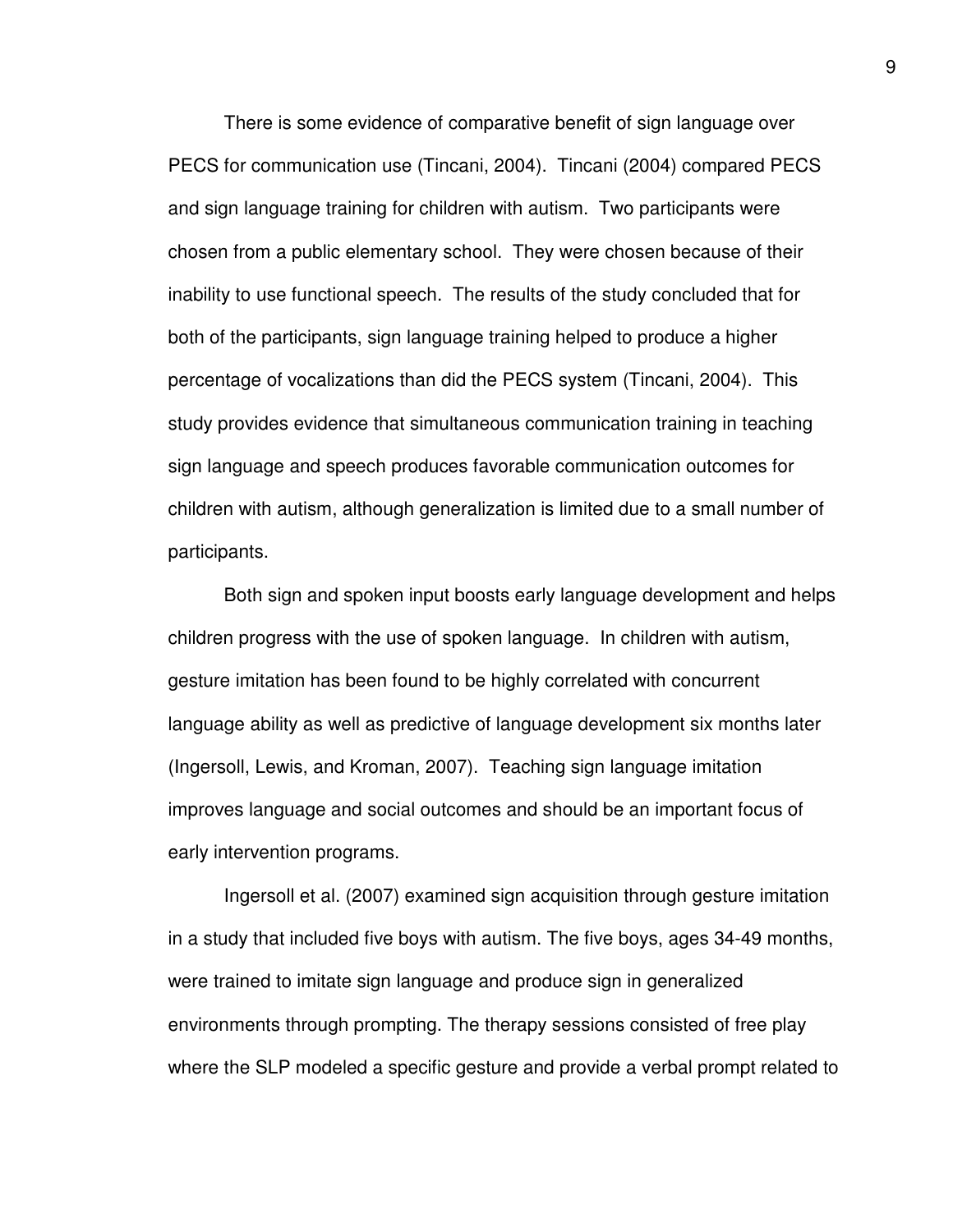the child's play up to three times, every minute on average. If the child imitated the gesture, the SLP praised him and allowed him continued access to the play materials. If the child did not imitate after the third model, the SLP physically prompted the child to imitate the gesture and then provided praise. For example, if the child placed a doll in a bed, the SLP might model placing a finger over his or her lips and say ''Shh, baby's sleeping.''

The results showed that spontaneous gesture imitation ability was maintained and continued to generalize to novel environments after one month (Ingersoll et al., 2007). Also, naïve strangers rated the children as using more appropriate imitation, gestures, play, social engagement, and language during treatment, which indicates that sign language intervention led to socially valid changes in the children's social-communication skills (Ingersoll et al., 2007).

Ingersoll et al. (2007) found that the children's use of spontaneous gestures was associated with their language age; children with lower language ages use more spontaneous descriptive gestures. In addition, two of the children who made little gains in their spontaneous use of signs had the highest expressive language age at intake. This finding is consistent with previous literature on typical development that suggests that as children age, they rely less on gestures and more on spoken words (Ingersoll et al., 2007). Therefore, children without higher level expressive language skills are more likely to pick up sings. Overall, this study suggests that children with autism can improve their language as a result of sign language exposure.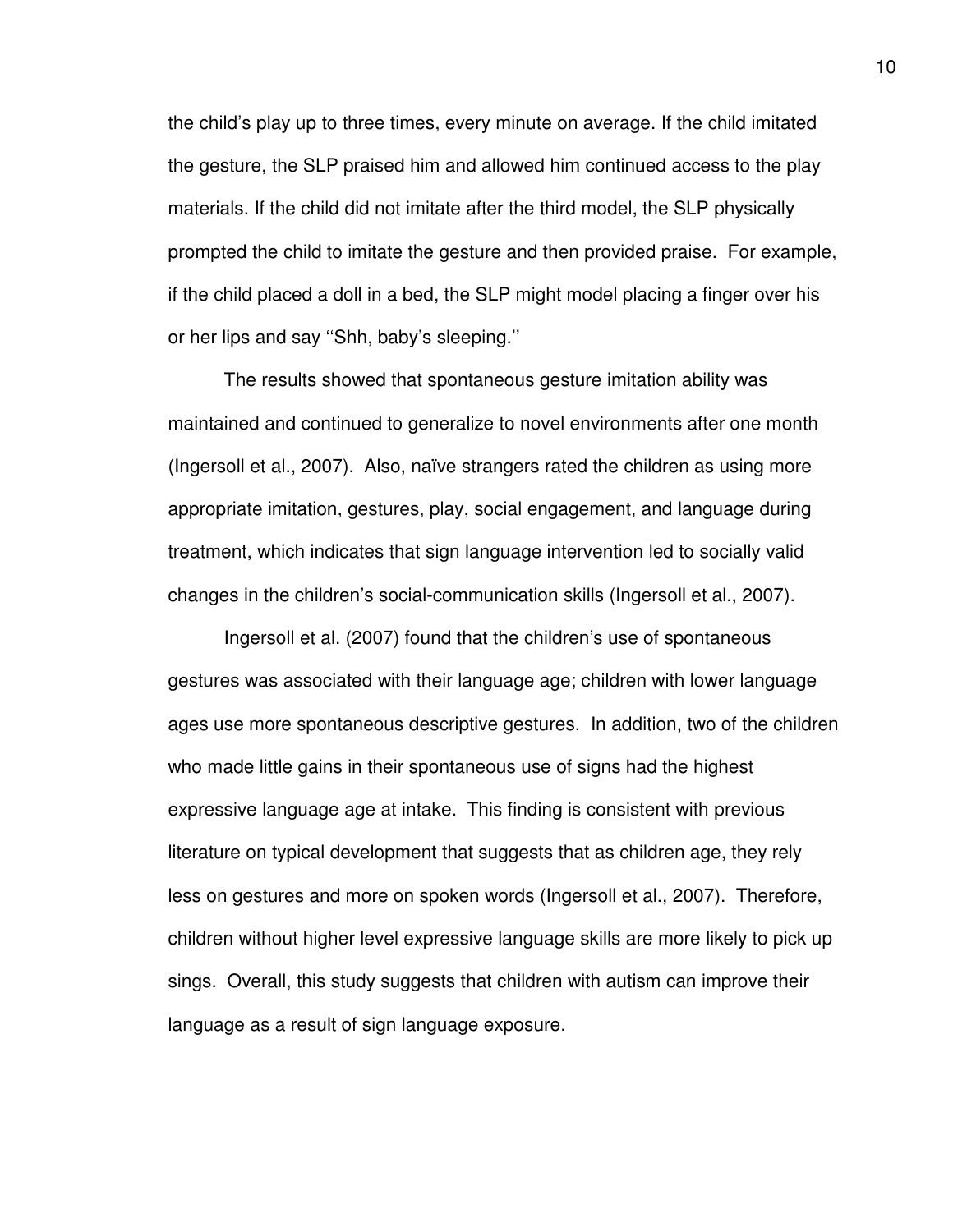The usefulness of moving from imitation to forming requests is evident in a study done by Buffington, Krantz, McClannahan, and Poulson (1998). The researchers taught four children with autism, between the ages of four and six years old, to combine sign language and verbal responses to request certain objects. The results of this study suggested that teaching children with autism to use sign leads to improvements in the quality of their social communication, such as an increased number of gestures, which overtime lead to increased verbalizations. Thus, sign language functions as a communication bridge, leading to spontaneously generated signs.

Carbone and Sweeney-Kerwin (2010) examined the effects of combining manual sign language with a prompt delay and verbal prompting on the production of verbal responses in non-verbal children with autism. The SLP selected six target signs for each participant based on a reinforcer effectiveness assessment, the items were either edible, toys, or movies. The sessions were conducted twice a day, with about fifty trials where the target items were presented in a random order. Each trial began with the SLP holding a desired item at the child's eye level to signal the availability of the reinforcer. If the child wanted the item (e.g. reached for it), but did not use a manual sign within five seconds or signed incorrectly, the SLP initiated a prompt sequence for the target that began with a gestural prompt followed by verbal prompt (e.g. stating what the item is).

The children who participated in the treatment demonstrated an increase in the number of verbal responses that accompanied the signs for all three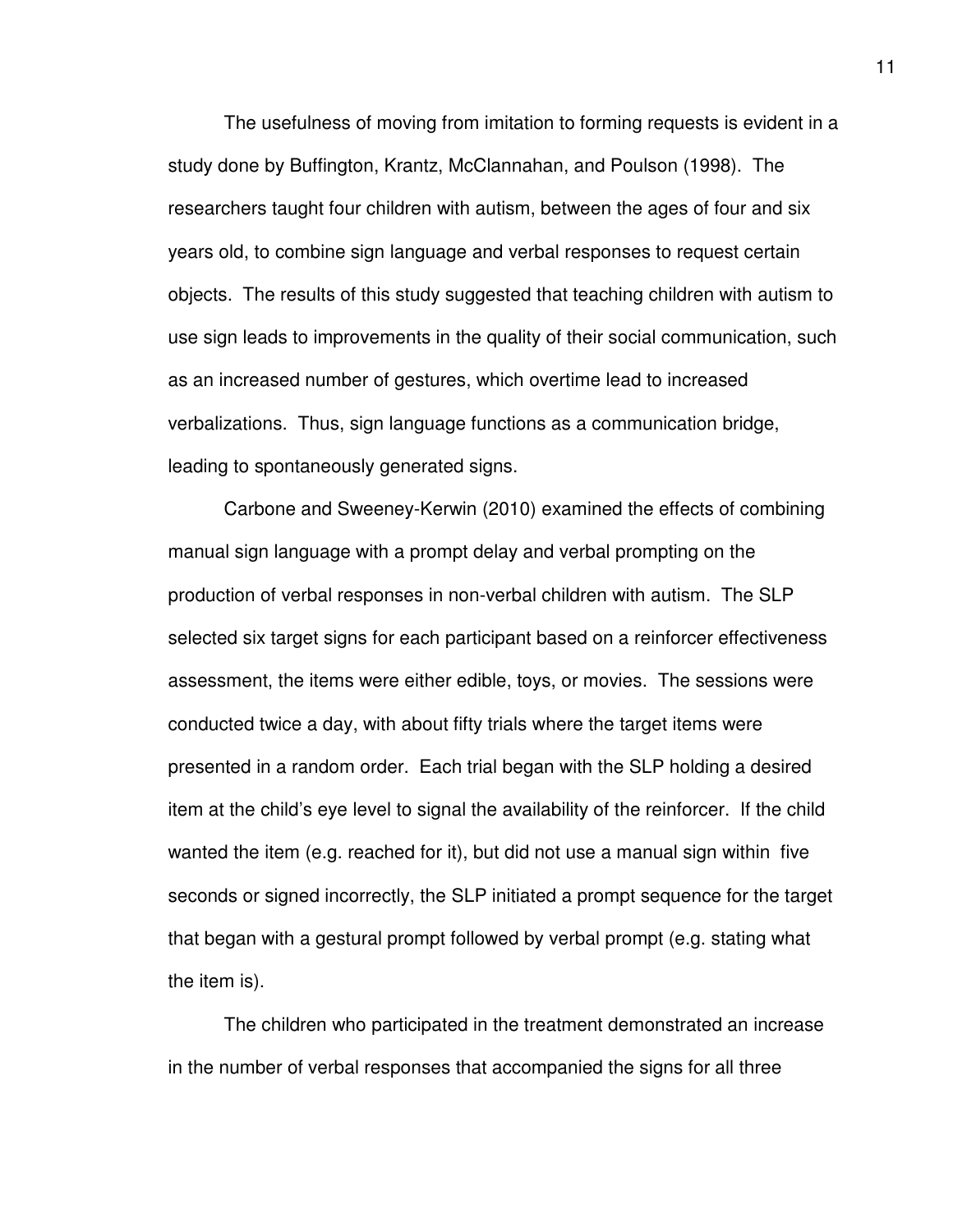participants (ages 4-6 years) (Carbone & Sweeney-Kerwin, 2010). The findings of this study support the conclusion that prompt delay and verbal prompting can be implemented with sign language to produce an increase in verbal responses in children with autism who only have a few verbal responses (Carbone & Sweeney-Kerwin, 2010).

Verbal prompting, which provides the child with a verbal instruction, model, or cue for a desired response (Maurice, Green & Luce, 1996), provides a route to fully verbal spontaneous utterances (an independent response without an immediate model) (Maurice, Green, & Luce, 1996). Bartman and Freeman (2003) used a combination of sign language and verbal prompting to teach a two year old with autism to request four preferred items. The first sign was mastered in 34 sessions, the second sign in 21 sessions, and the third sign in 12 sessions, and the fourth sign was mastered in only nine sessions. In addition, overall observations suggested the toddler began to echo the name of the item she was signing for. Although this was a lengthy process, the emergence of verbal imitation suggests a link between teaching sign language explicitly and emergence of verbal productions by a child with autism.

Individuals with autism struggle with expressive language, but may be able to use sign language as a communication tool. The above studies demonstrated that sign language leads to improved quality of communication, both by improving functional communication with sign usage and by encouraging verbal communication. With evidence that sign language can be used with this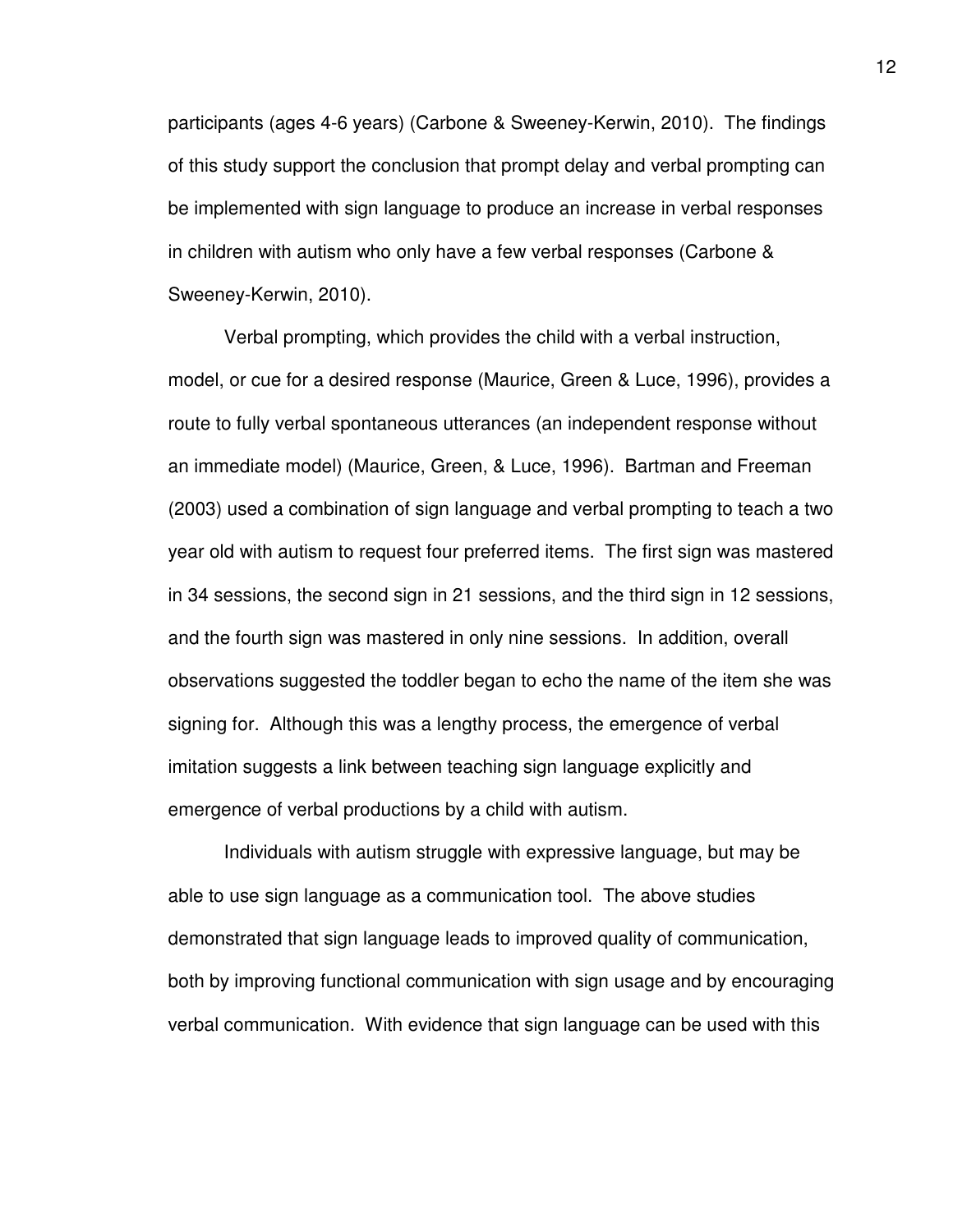population, other populations with language acquisition difficulties similar to autism might also benefit from it.

# **Children with Developmental Disability and Sign Language Cri du Chat syndrome**

Cri du Chat syndrome (CCS) is a rare genetic disorder with an estimated incidence between 1 and 15,000 births (Erlenkamp & Kristoffersen, 2010). Erlenkamp and Kristoffersen (2010), state that children with CCS might have an intellectual disability, short attention span, hyperactivity, and/or aggression can also occur. Erlenkamp and Kristoffersen (2010) reported that all aspects of expressive and spoken language development are delayed in individuals with CCS. However, receptive language is significantly better than expressive language.

The study done by Erlenkamp and Kristoffersen (2010) was conducted with two girls who have Cri du Chat syndrome. The first participant was 11 years old and the second participant was 14 years old for the two recording sessions. The participants were video recorded in a familiar school room with a familiar teacher. The teacher presented the child with a folder containing pictures of everyday life items (clothes, fruits, and toys) and asked the participant to name the items in the pictures. If the child replied without using a sign, the teacher asked her if she also knew the sign and could produce the word using sign. Erlenkamp and Kristoffersen (2010) analyzed the intelligibility of the signs from the subjects.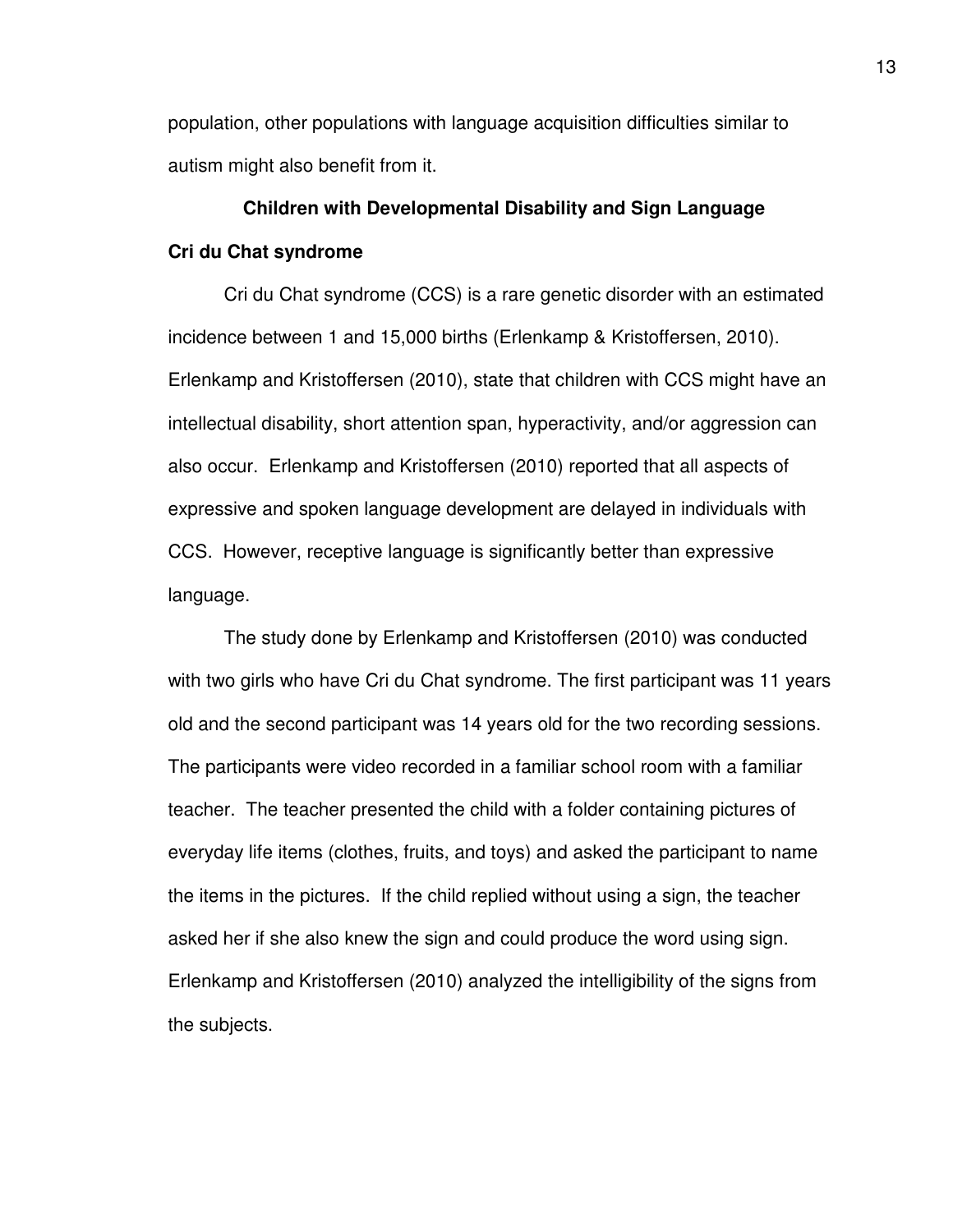The results of the study showed that most of the answers were given in sign and speech. Both participants produced a combination of sign and speech, although sometimes required prompting. One of the girls had to be encouraged to use combinations of sign and speech for intelligibility reasons. Erlenkamp and Kristoffersen (2010) reported that intelligibility increased overall when visual and auditory input was used together. Both participants scored better on isolated sign intelligibility than on isolated speech intelligibility. The authors also reported that "when sign and speech were produced together, the interaction between word and sign narrows down the range of possible targets of reference (as motor development can impair sign and/or speech)" (Erlenkamp & Kristoffersen, 2010, p. 244).

Intelligibility was greatly increased when sign and speech were combined (Erlenkamp & Kristoffersen, 2010). Both participants were able to improve their intelligibility by 45% over a 3 month period and after the study was done, both continued to use the combination of sign and speech production to communicate. This study also has clinical implications as the combination of sign and speech could be used for other populations to help improve overall intelligibility. .

#### **Cerebral Palsy**

Roy and Panayi (1997) discussed the concept that the more severe the physical impairment of the child, the less desirable it is to place demand on the neuro-motor system during the act of communication. The results of this concept are that the physicality of expression is reduced to a minimum and the child is not challenged to express himself/herself orally. The popularity of this perception is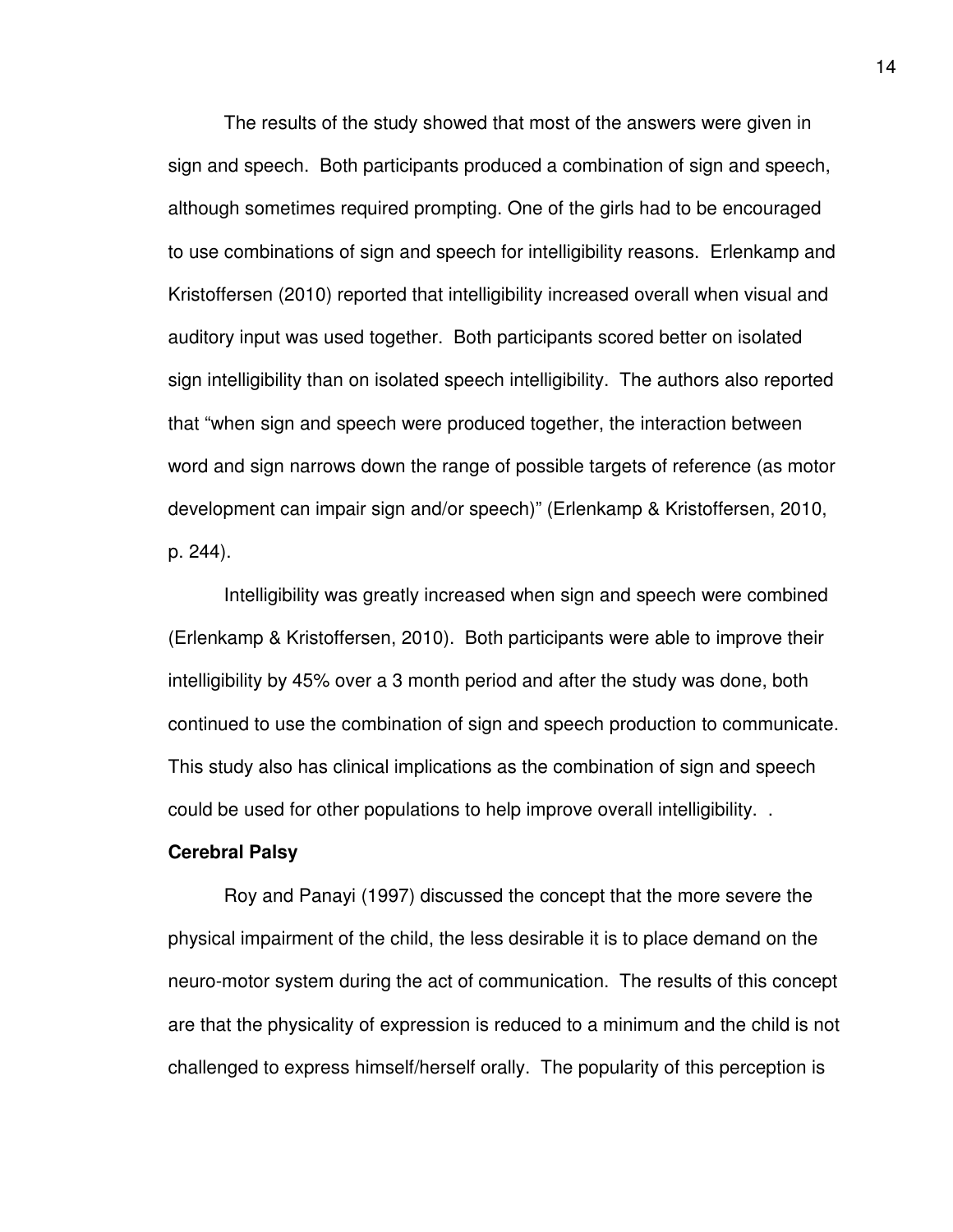evident through the increasing use of high tech devices that ignore the neuromotor nature of communication (such as the Ipad); however, Roy and Panayi (1997) argued that there are very good reasons for encouraging the use of gestures for communication for people with severe speech and motor impairments.

Roy and Panayi (1997) suggested that gestural ability lies more or less dormant in at least a proportion of people with severe speech and motor impairments due to cerebral palsy. Roy and Panayi (1997) stated that "as the development of technology advances towards the ability to just push a button to get what you want, the need to re-examine gesture as part of a multimodal total communication strategy for AAC becomes all the more compelling (p. 68)." The authors are suggested that children with CP are not being challenged or pushed because the SLPs are looking for an easy solution for therapy. Therefore, it is important for SLPs to not dismiss the child's potential and choose the easy route of a high-tech device, but rather to evaluate the child's abilities and determine if sign language can be used to bring forth and exercise the neuro-motor structures that are dormant.

In the same study, the authors reported that children with CP were able to produce a variety of signs in response to verbal stimuli without training (Roy & Panayi, 1997). The encouraging results also showed that the expressive abilities of these children were above and beyond that which was regularly observed in everyday settings. The study done by Roy and Panayi (1997) indicated a genuine potential for the development of gestural responses in nature, number,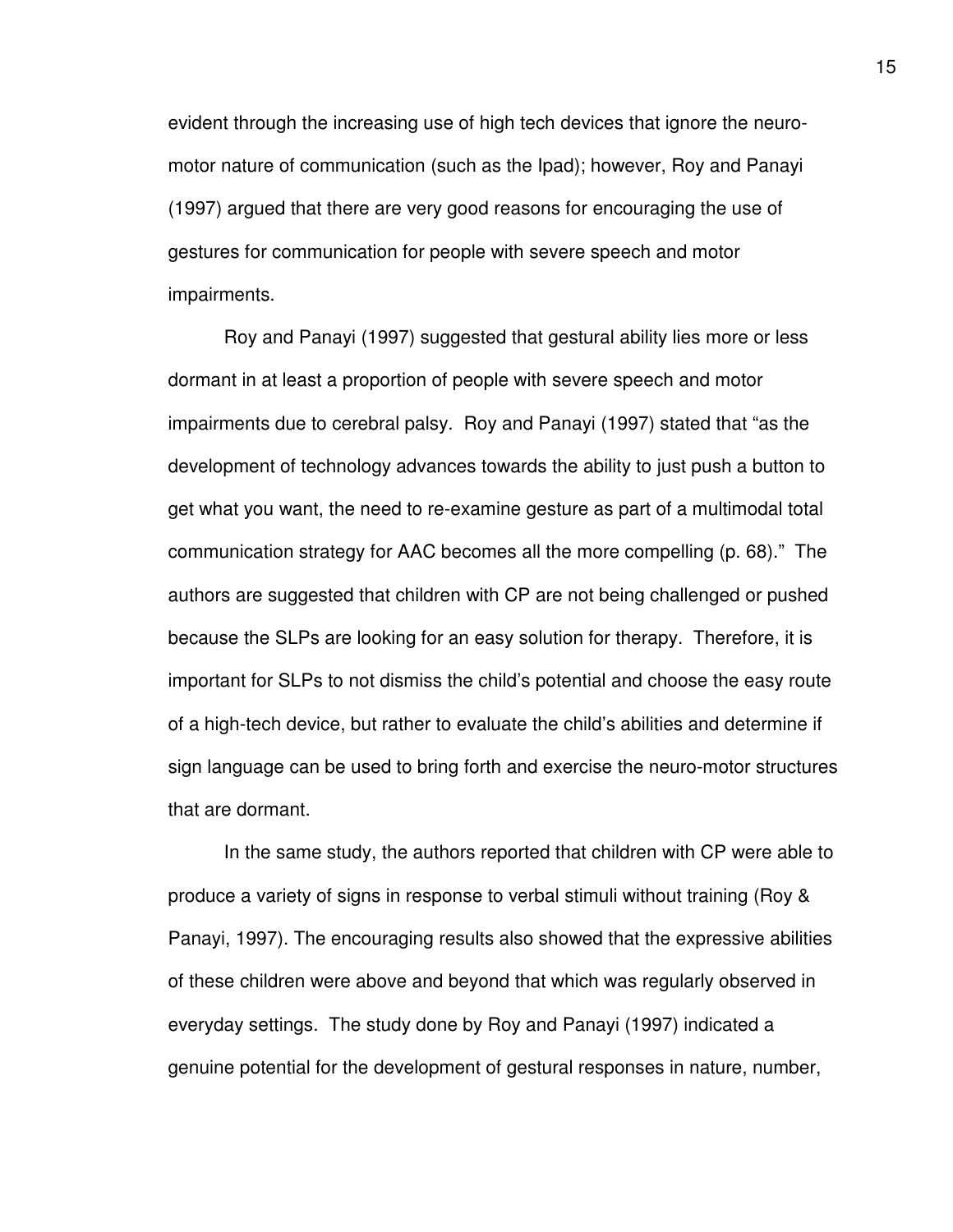and quality. Sutherland, Gillon, and Yoder (2005) found that among those with cerebral palsy, 57% used low-tech AAC devices, with 36% using sign language as compared to high-tech devices. Once again, the idea that the SLP needs to examine all of the abilities (without either focusing on or dismissing the disabilities) of the client is crucial.

Individuals with cerebral palsy face a multitude of speech and motor impairments. Due to this, many SLPs might assume that a high tech device will be the best fit for the individual. However, further investigation should be done. Roy and Panayi (1997) and Sutherland et al. (2005) found that low tech devices, such as sign language can be used as an appropriate AAC device. Other populations, such as children with Down syndrome might find sign language as a beneficial communication tool.

#### **Down syndrome**

 Children with Down syndrome often experience language learning difficulties. Expressive language, especially, is delayed often resulting in gaps between understanding a message and expressing one's needs (Bird, Gaskell, Babineau, & Macdonald, 2000). The ability to use gestures is a strength for children with Down syndrome compared to their receptive and expressive language skills (Capone & McGregor, 2004). Children with Down syndrome benefit from the use of gestures and spoken words when combined.

In a study by Capone and McGregor (2004), nine children with Down syndrome between the ages of 7-18 months were provided with bimodal input (sign and spoken words) for a target vocabulary at least twice a week. The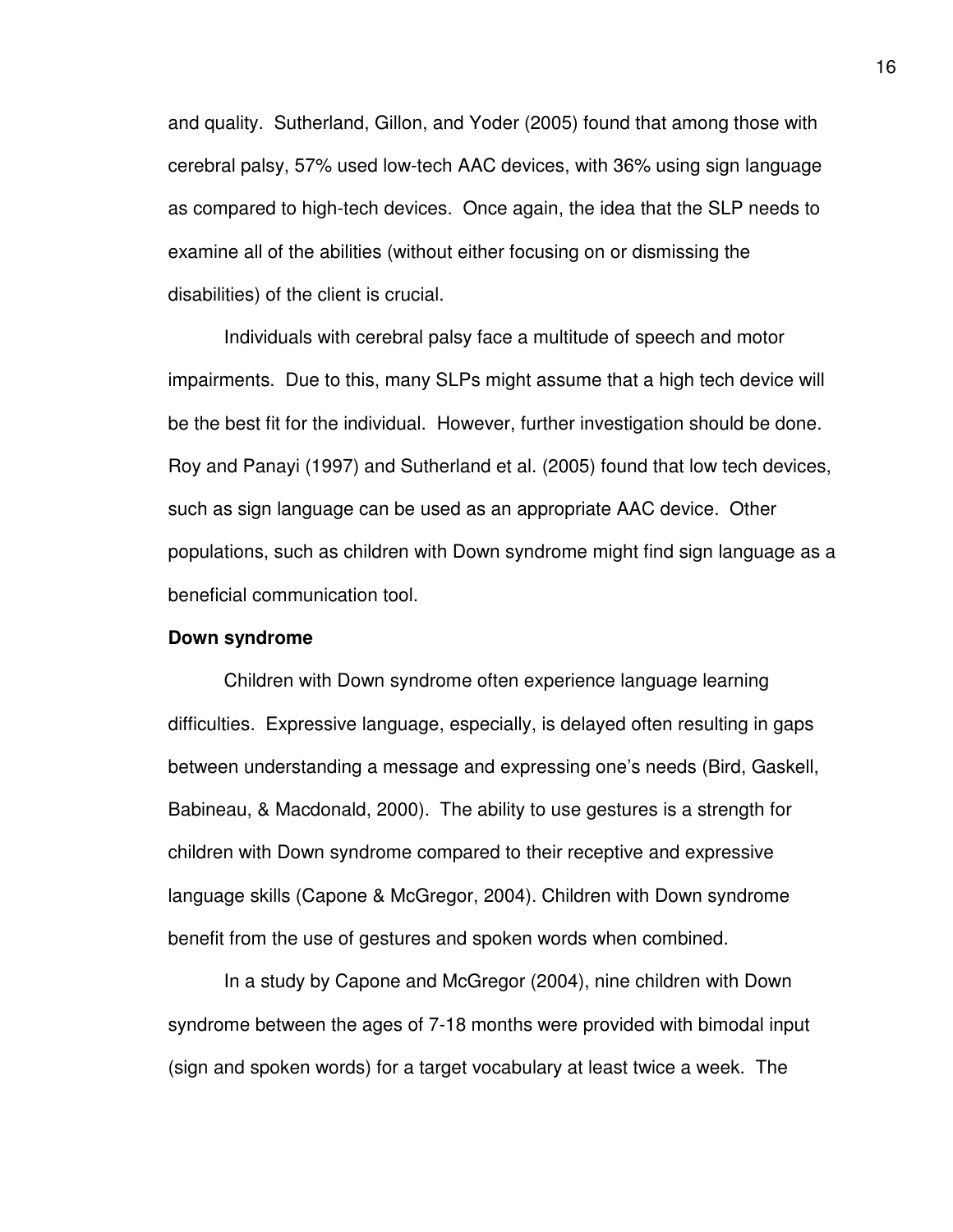results showed that the children were able to use signs in combination with spoken words to meet their communication needs and decrease frustration levels. The children focused longer on tasks and more often completed tasks successfully when gestures and spoken words were combined (Capone & McGregor, 2004).

 Signing can become a supportive, augmentative system rather than an alternative to speech. Studies have shown that signing does help, not only by acting as a bridge to speech, but as a form of communication in its own right (Clibbens, Powell, & Atkinson, 2002). Children with Down syndrome are often regarded as individuals who need to use signs as a step on the developmental path towards speech use (Clibbens et al., 2002). Clibbens et al. (2002) reported that children with Down syndrome learned different words in sign and speech, and that there was a sign advantage early in vocabulary development. These findings suggest that early sign language exposure enhances children's communicative ability in an important developmental period.

 Foreman and Crews (1998) found that the combined uses of an unaided and aided communication system to facilitate early communication in children with disabilities significantly increased scores on intelligibility and speech production. An unaided communication system is a method of communication that does not need any technology to communicate (e.g. sign language) as compared to an aided system (e.g. Ipad) that does need technology (Roy & Panayi, 1997). The Foreman and Crews (1998) study provided evidence that the 17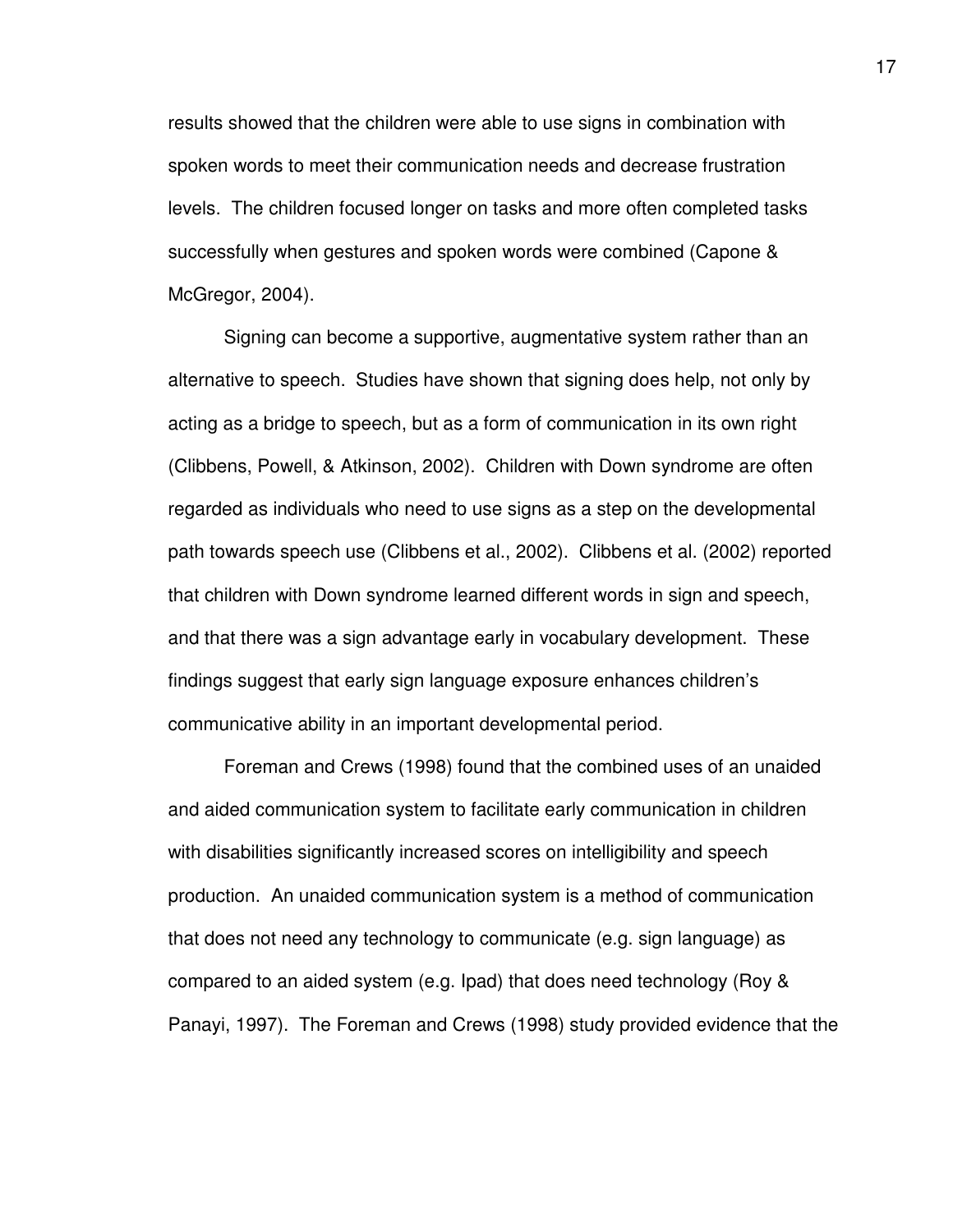combined use of signed and spoken words boosted early language development for children with Down syndrome.

Another example of the power of sign language was demonstrated by Launonen (2002), with a young man with Down syndrome, Eric. He used sign language and spoken words as his way to communicate. He used total communication, which consisted of speech, manual signs, gestures, and lively facial expressions. Speech was his primary way to expressive himself. However, if he did not feel like he was understood, which happened frequently, he used sign language to effectively express himself (Launonen, 2002). Eric's mixture of sign and speech provides evidence of how sign language can help augment communication when one is not being understood. Sign language provided Eric a way to clarify his thoughts and express himself when an oral breakdown occurred.

The developmental path is often delayed for children with Down syndrome; and sign language serves as a communication mechanism to either replace or augment verbal communication. A study done by Caselli, Vicari, Longobardi, Lami, Pizzoli, and Stella (1998) described three developmental stages in sign and vocal production when analyzing expressive communication in children with Down Syndrome. In the first period, children will use more signs than words. In the second period, children will produce the same number of signs as words. Finally, in the third stage, the number of words used by children with Down syndrome increased significantly while the numbers of signs

18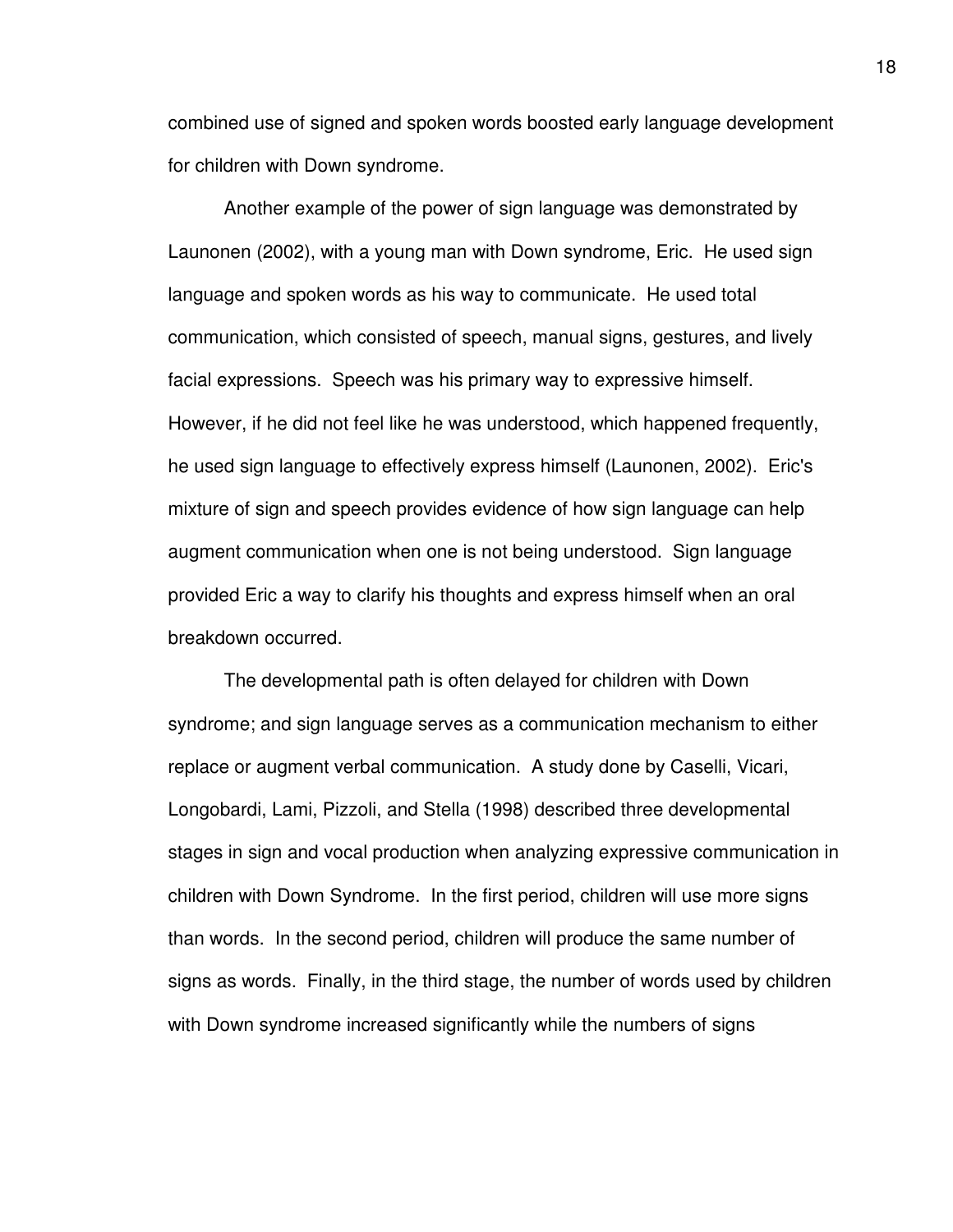progressively decreased. Therefore, sign language is used as a stepping stone in the path of developing speech.

Clibbens (2001) observed 44 children with Down syndrome and 46 typically developing children. Clibbens (2001) compared children with Down syndrome and typically developing children and their use of sign to determine its effectiveness. The children played with toys and looked at picture cards as a method of learning sign language over a two month period. The mothers of the children were the primary teachers of sign, so that generalizations would occur in novel environments. For the children with Down syndrome, the total vocabularies, both signed and spoken, were greater than those of the typically developing group (spoken only).

At 17 months, the vocabularies of children with Down syndrome contained twice as many signed as spoken words. By 26 months, there was a significant spurt in the spoken words of the children with Down syndrome and the number of signed words decreased. Clibbens (2001) suggested that the children with Down syndrome showed an early advantage for signing and that signs significantly increased their communicative ability during an important developmental period, but fell off when spoken words were mastered.

Parents often express concerns that sign language may prevent or hinder development of verbal language, that the children might "give up" on verbal expression, that learning sign language is hard, and finally, that there is a stigma of using sign language in a speaking world (Foreman & Crews, 1998). However, the opposite is true. Without AAC, children with speech/language delays (like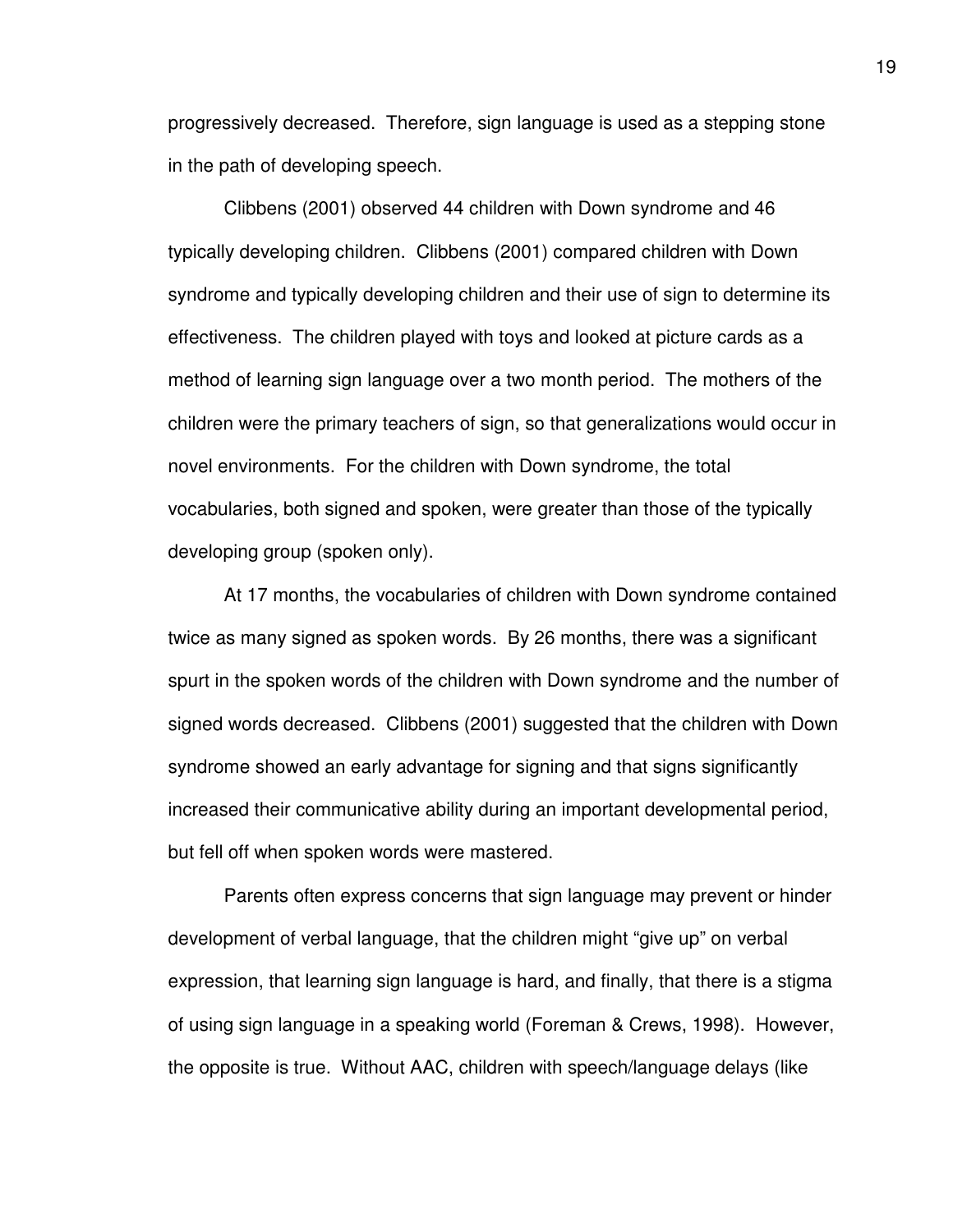children with Down syndrome), who often understand much more than they can verbally express, sometimes become frustrated and resort to unacceptable means of communication (Foreman & Crews, 1998). These might include tantrums and screaming, violence, or giving up the effort to communicate overall.

But by enabling the child to communicate through sign language, the child can be empowered to use his or her own communication abilities. Much of the frustration experienced by young children with communication difficulties is eliminated by the ability to name a desired toy, food, or activity (Foreman & Crews, 1998). Clibbens (2001) also found that providing a substitute for speech in young children, such as sign language, helped reduce frustration and challenging behaviors. It also facilitated improved interaction patterns, which also improved speech development (Clibbens, 2001).

Children with Down syndrome likely are delayed in the area of expressive language; however it has been found that these individuals benefit from the usage of sign. For this population, as well as the other populations mentioned, the combination of sign and spoken words provides clinical approaches targeted at improving the overall intelligibility for an individual child and decreases frustration and/or problem behaviors.

#### **Clinical Implications**

When beginning to teach sign language, the SLP should use signs of items/objects that are highly motivating to the child and begin by using those items to request these items/objects (Branson & Demchak, 2009). In regards to pace, the authors found it most beneficial to follow the child's lead (Branson &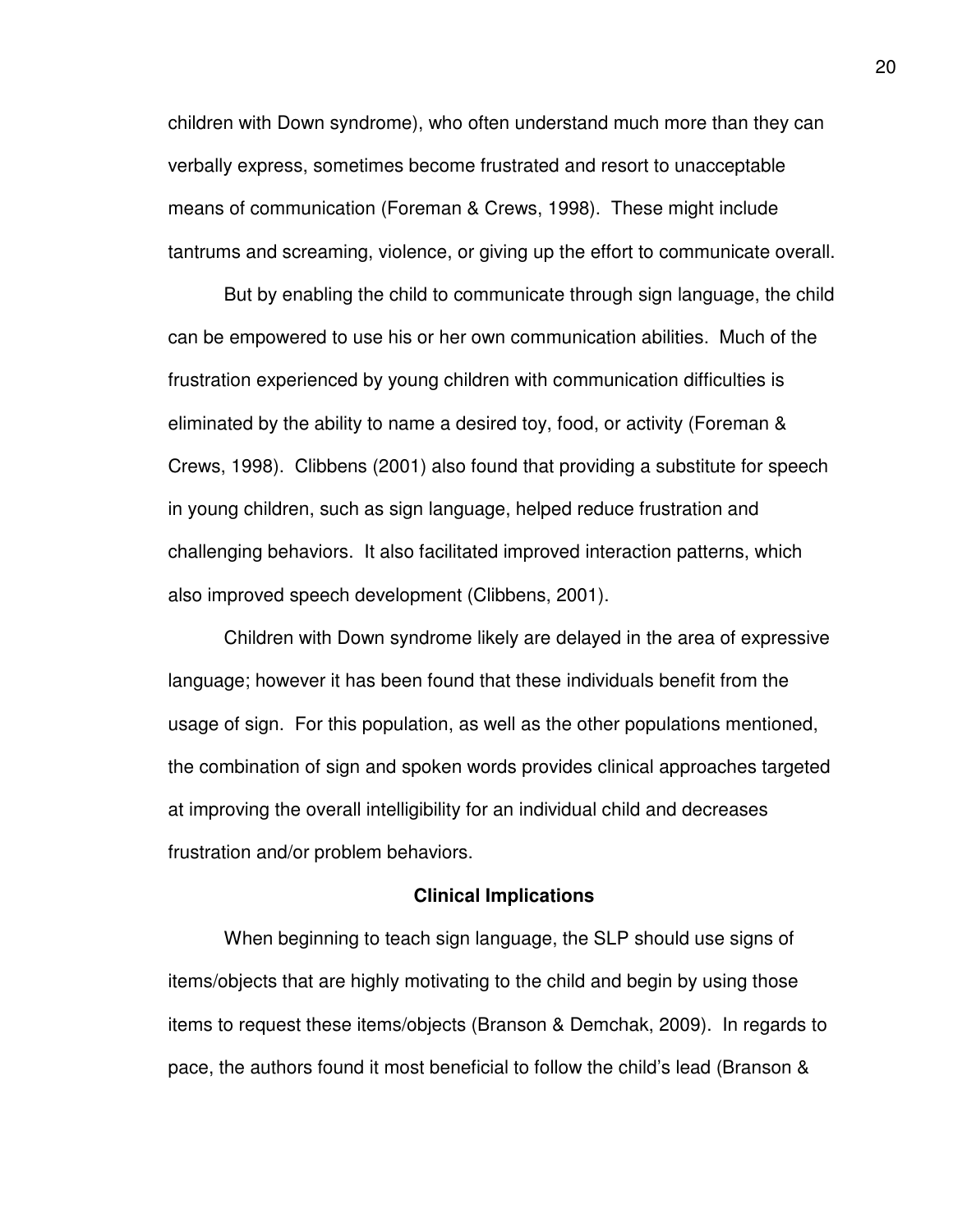Demchak, 2009). The SLP should be structured in his/her choice of which signs to teach and keep specific data on progress and which signs are or are not working.

There are many different signs for the same word from various sources. Therefore, it is important to choose the sign that appears to be the most functional for the child to sign (Capone & McGregor, 2004). However, it is also important to incorporate verbal language along with the sign. Another strategy that Capone and McGregor (2004) suggested is to get all adults involved with the child to learn all the signs and use those signs with the child. It is important not to isolate sign language with just the SLP or the parents, but also to involve other family members, teachers, or possible peers to increase the likelihood of generalization.

In order to increase the likelihood that generalization will occur, the SLP should determine if the child responds to using objects and/or pictures to learn signs (Branson & Demchak, 2009). Ultimately using both objects and pictures is critical in generalization of the skill. For example, a child may understand the sign for "truck" with a toy truck, but may need a picture to recognize that the same sign is also used for a full-size truck. The SLP also needs to make sure that the child understands how to make the gestures that comprise the individual signs (Branson & Demchak, 2009). In doing this, the SLP is verifying that the child understands how to make and use the sign before he/she can expect the child to spontaneously produce it.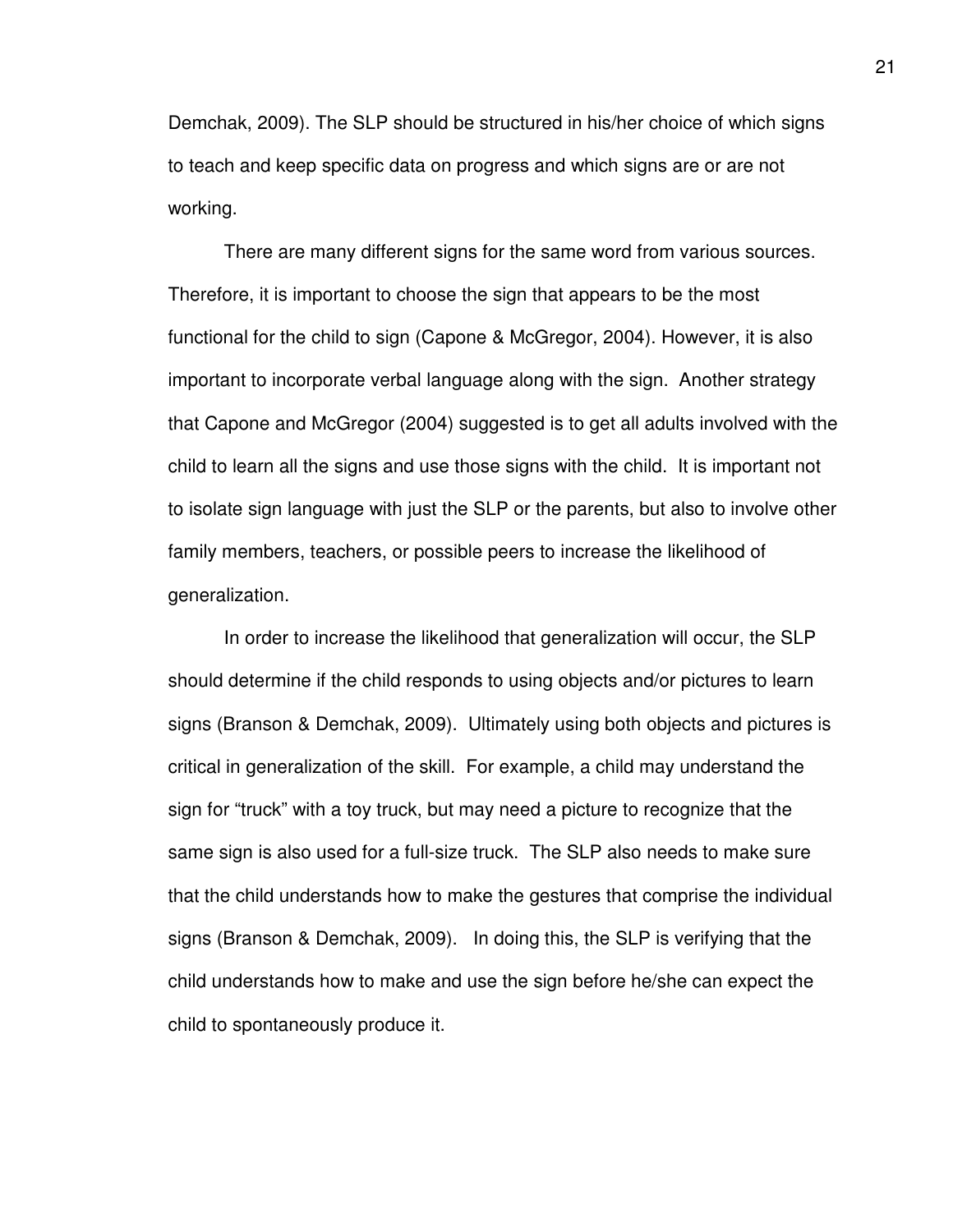Finally, once the child understands how to use sign language, it is important to expand the child's ability to combine two or more signs (Capone & McGregor, 2004). For example, if the child signs "juice", the SLP can sign and verbally say "open juice". The SLP should always keep the primary goal in mind, which is communication (Capone & McGregor, 2004). Therefore, if a child is unable to produce ASL or Sign Exact English, for example, the SLP must be prepared to modify hand shapes/motions. The goal must be to accommodate the child's physical range of motion and ensure that all caregivers involved know the modified hand shape/sign.

Overall, the importance of assessing if the child will benefit from sign language intervention should be the first step in determining if sign language is appropriate (Roy & Panayi, 1997). There are some individuals and/or populations (due to cognition, motor skills, and socio-communicative factors and desire to communicate) that will not be able to use sign language successfully. Roy and Panayi (1997) further concluded that motor deficits decrease the likelihood that sign language will be successful and recommended other communication strategies (e.g., Dynavox or GoTalk). The SLP needs to examine all of the abilities of the client to determine whether and when sign language will be an appropriate communication modality.

#### **Conclusion**

Evidence suggests that teaching sign language to infants, toddlers or individuals with disabilities does improve oral communication. Many of the studies have shown that sign language helps facilitate verbal language rather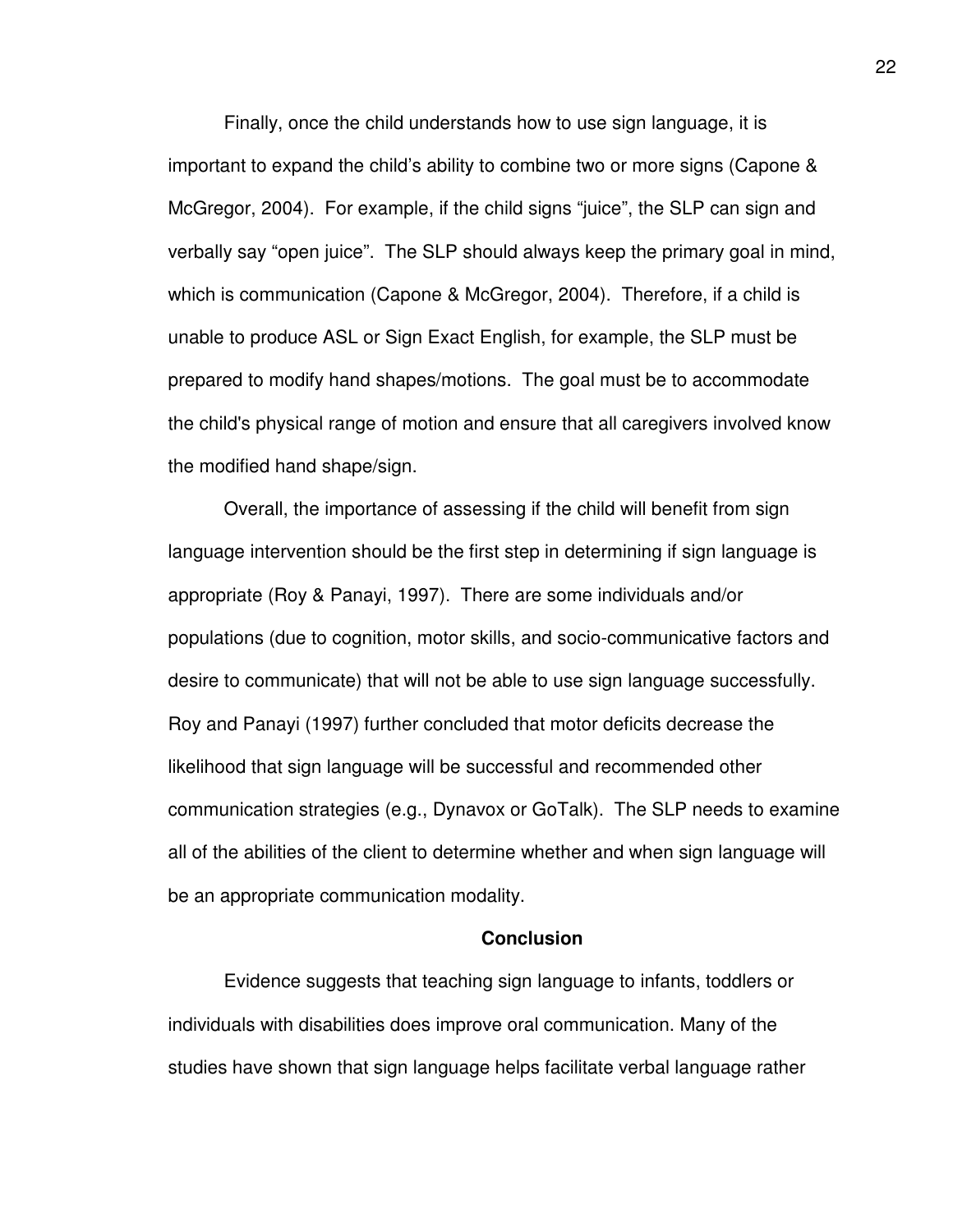than hinders it. It helps prevent communication breakdowns (easing frustration). Sign language offers infants a mode of communicating needs or wants, which strengthens a bond between parents/caregivers. Finally, sign language leads to bilingualism in ASL, which has known cognitive benefits.

Sign language helps increase intelligibility for children when sign is combined with speech. It increases early language development, brain growth, and motor skill acquisition. Also, it incorporates the natural tendency to gesture and gives gesturing a purpose, which is an effective way to communicate. Overall, sign language provides participation opportunities for children with disabilities and infants. This improves self-esteem as a communicator and decreases the development of learned helplessness.

Future research questions still need to be addressed. The SLP should examine the usefulness of sign language in the future now that more advanced technology is available (e.g. Ipad). Studies should examine the effectiveness of integrating the technologies with sign language to develop intervention strategies that make use of both high tech and low tech devices. Further research should also be done in regard to the populations with gross motor deficits and how sign language can help or impede communication. Much of the literature indicates that a child needs to be "ready" before sign language becomes an appropriate mode of communication; however, what exactly constitutes that an individual child is "ready" is not clearly defined. Finally, further research is required in order to see which populations benefits most from sign language and which populations benefits least.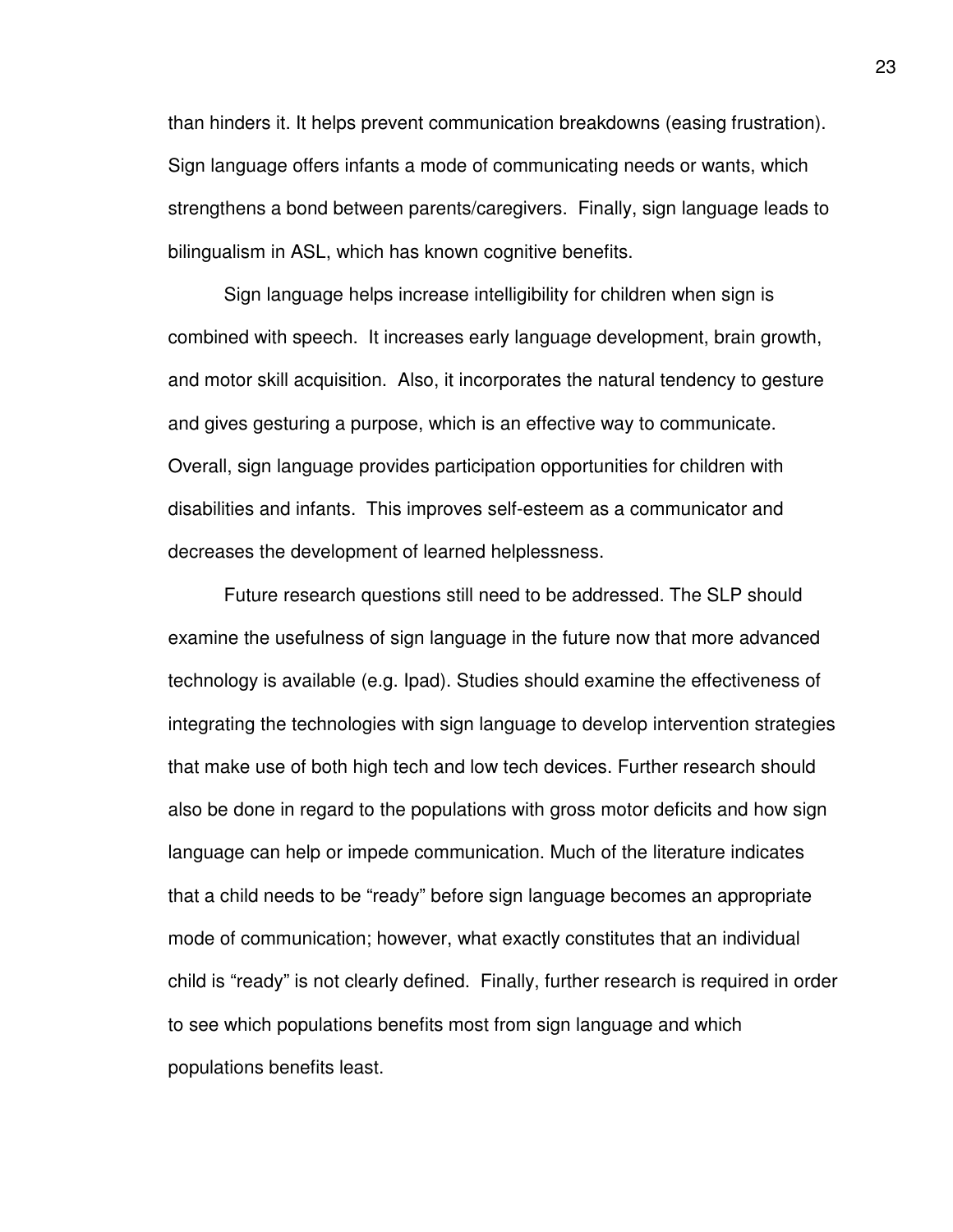Sign language and language development are intrinsically linked and sign language serves many functions as children acquire verbal language. Sign language may facilitate language learning (Capone & McGregor, 2004). Attention to a child's gesture development provides evidence of symbolic development, aid in prognosis regarding persistent language impairments, and guide developmentally appropriate intervention goals (Capone & McGregor, 2004). Overall, observing a child's pre-intervention gestures provides a glimpse into his or her world and these gestures can be targeted for oral communication.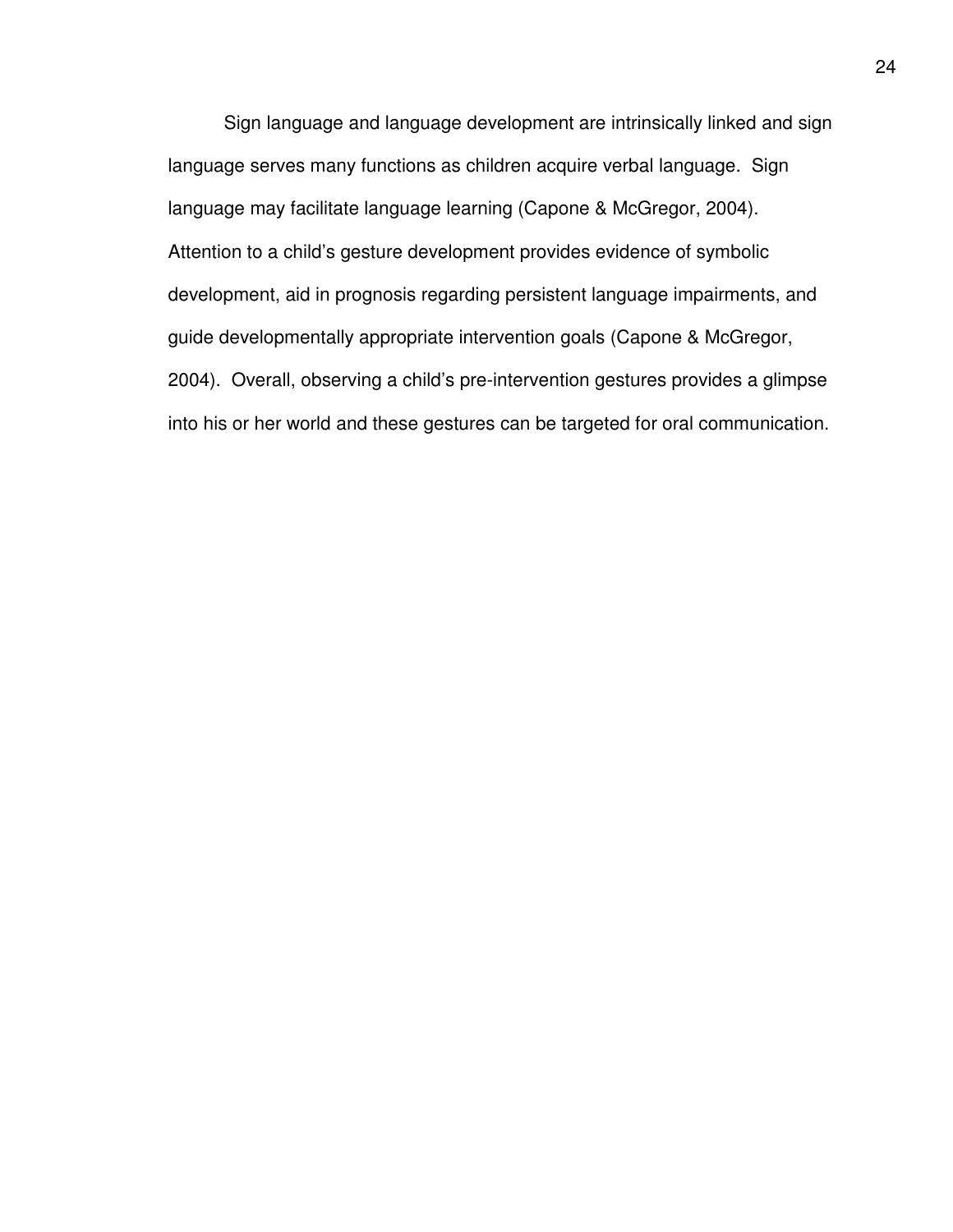#### **REFERENCES**

- Barnes, S. (2010). Sign language with babies: What difference does it make? Dimensions of Early Education, 38(1), 21-30.
- Bartman, S., & Freeman, N. (2003). Teaching language to a two-year-old with autism. Journal on Developmental Disabilities, 10, 47-53.
- Branson, D., & Demchak, M. (2009). The use of augmentative and alternative communication methods with infants and toddlers with disabilities: A research review. Augmentative and Alternative Communication, 25(4), 274-286.
- Brereton, A. (2008). Sign language use and the appreciation of diversity in hearing classrooms. Early Years, 28(3), 311-324.
- Buffington, D. M., Krantz, P.J., McClannahan, L. E., & Poulson, C. L. (1998). Procedures for teaching appropriate gestural communication skills to children with autism. Journal of Autism and Developmental Disorders, 28, 535-545.
- Capone, N. C., & McGregor, K. K. (2004). Gesture development: A review of clinical and research practices. Journal of Speech, Language, and Hearing Research, 47, 173-186.

Carbone, V. J., Sweeney-Kerwin, E. J., Attanasio, V., & Kasper, T. (2010). Increasing the vocal response of children with autism and developmental disabilities using manual sign mand training and prompt delay. Journal of Applied Behavior Analysis, 43, 705-709.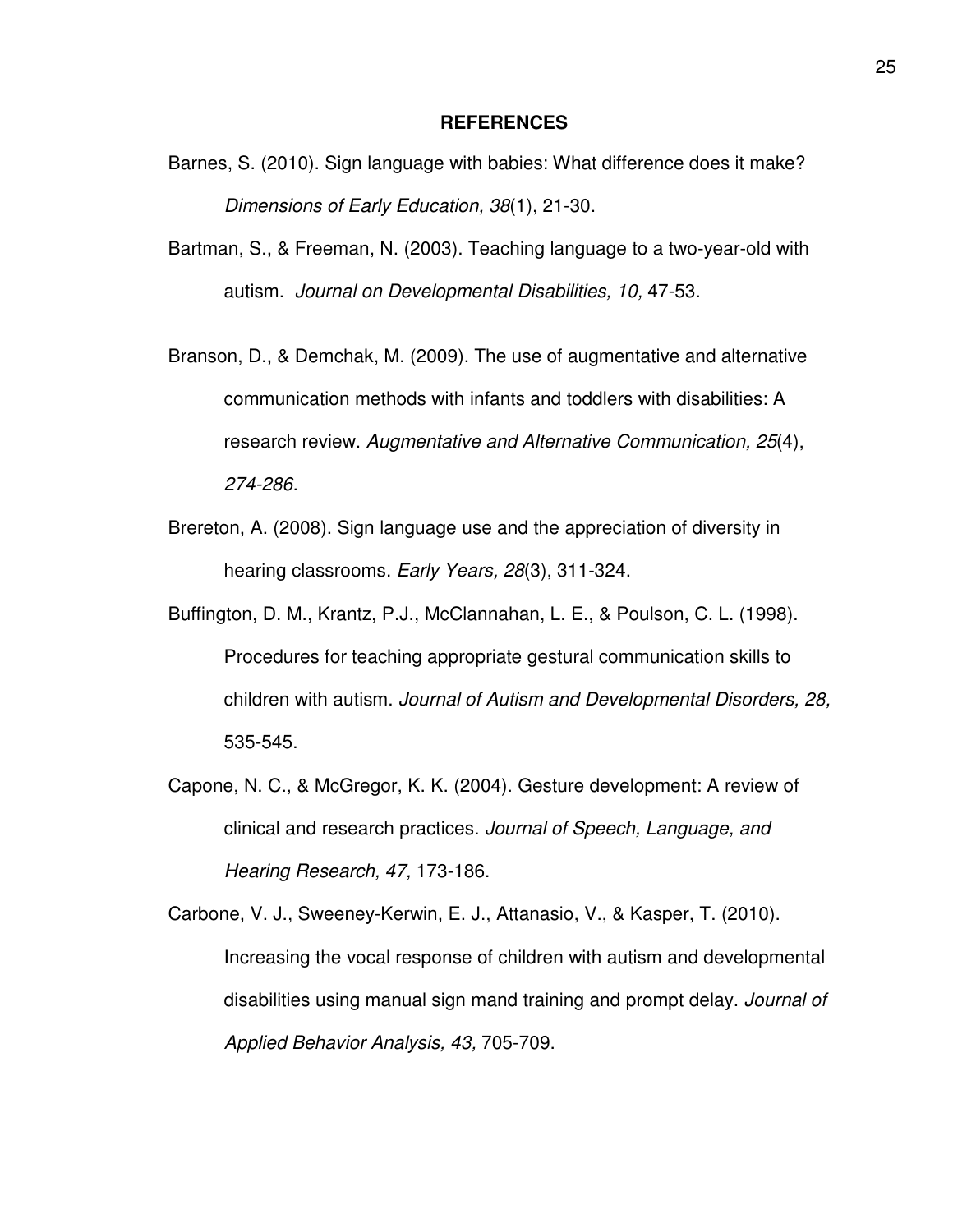- Caselli, M. C., Vicari, S., Longobardi, E., Lami, L., Pizzoli, C., & Stella, G. (1998). Gestures and words in early development of children with down syndrome. Journal of Speech, Language, and Hearing Research, 41, 1125-1135.
- Clibbens, J. (2001). Signing and lexical development in children with down syndrome. Down Syndrome Research and Practice, 7(3), 101-105.
- Clibbens, J., Powell, G. G., & Atkinson, E. (2002). Strategies for achieving joint attention when signing to children with down's syndrome. International Journal of Language and Communication Disorders, 37(3), 309-323.
- Erlenkamp, S., & Kristoffersen, K. (2010). Sign communication in cri du chat syndrome. Journal of Communication Disorders, 43, 225-251.
- Forman, P., & Crews, G. (1998). Using augmentative communication with infants and young children with down syndrome. Down Syndrome Research and Practice, 5(1), 16-25.
- Ingersoll, B., Lewis, E., & Kroman, E. (2007). Teaching the imitation and spontaneous use of descriptive gestures in young children with autism using a naturalistic behavioral intervention. Journal of Autism Development of Disorders, 37, 1146-1456.
- Launonen, K. (2002). Manual signs and other unaided symbols. Wonderful Communication, 1, 222-223.
- Maurice, C., Green, G., & Luce, S. (1996). Behavioral intervention for young children with autism. Austin, TX: Pro-ed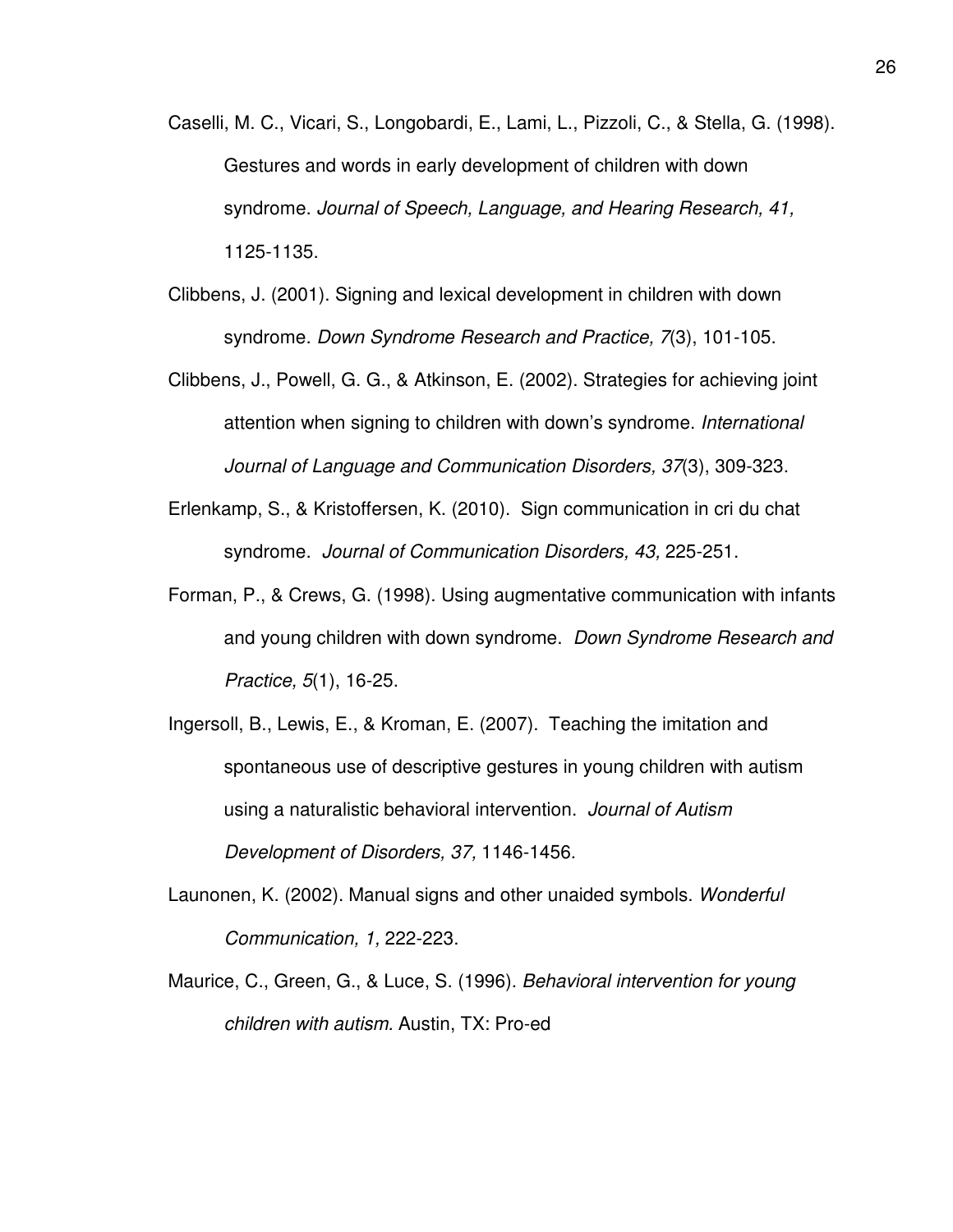Nunes, D. P. (2008). AAC interventions for autism: A research review. International Journal of Special Education, 23(2), 17-26.

- Pizer, G., Walters, K., & Meier, R. (2007). Bring up baby with baby signs: Language ideologies and socialization in hearing families. Sign Language Studies, 7(4), 387-430.
- Roy, D. M., & Panayi, M. (1997). Gestural and sign language research: Implications for AAC. International Society for Augmentative and Alternative Communication, 1, 67-75.
- Simpson, C., & Lynch, S. (2007). Sign language: Meeting diverse needs in the classroom. Exchange, the Early Leader's Magazine, July/August 45-49.
- Sutherland, D. E., Gillon, G. G., & Yoder, D. E. (2005). AAC use and service provisions: A survey of new zealand speech-language therapists. Augmentative and Alternative Communication, 21(4), 295-307.
- Tincani, M. (2004). Comparing the picture exchange communication system and sign language training for children with autism. Focus on Autism and Other Developmental Disabilities, 19(3), 152-163.
- Toth, A. (2009). Bridge of signs: Can sign language empower non-deaf children to triumph over their communication disabilities? American Annals of the Deaf, 154(2), 85-95.
- Vallotton, C. (2011). Babies open our minds to their minds: How "listening" to infant signs complements and extends our knowledge of infants and their development. Infant Mental Health Journal, 32(1), 115-133.